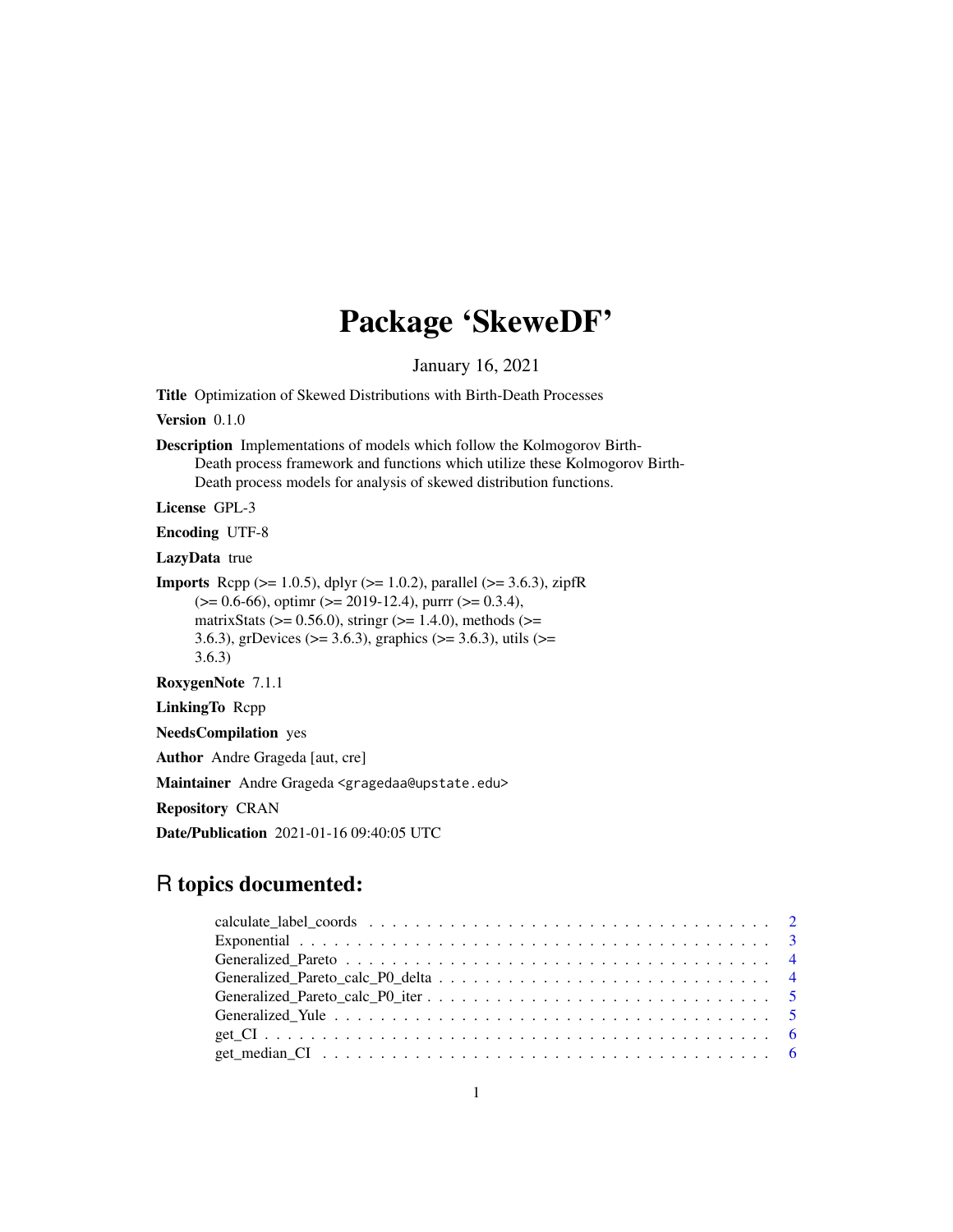<span id="page-1-0"></span>

|       | Kolmogorov_Waring_P0_calc $\ldots \ldots \ldots \ldots \ldots \ldots \ldots \ldots \ldots \ldots \ldots \ldots 10$ |    |
|-------|--------------------------------------------------------------------------------------------------------------------|----|
|       |                                                                                                                    |    |
|       |                                                                                                                    |    |
|       |                                                                                                                    |    |
|       |                                                                                                                    |    |
|       |                                                                                                                    |    |
|       |                                                                                                                    |    |
|       |                                                                                                                    |    |
|       |                                                                                                                    |    |
|       |                                                                                                                    |    |
|       |                                                                                                                    |    |
|       |                                                                                                                    |    |
|       |                                                                                                                    |    |
|       |                                                                                                                    |    |
|       |                                                                                                                    |    |
|       |                                                                                                                    |    |
|       |                                                                                                                    |    |
|       |                                                                                                                    |    |
|       |                                                                                                                    |    |
|       |                                                                                                                    |    |
|       |                                                                                                                    |    |
| Index |                                                                                                                    | 24 |

calculate\_label\_coords

*Label Coordinate Calculate Helper Function*

## Description

This function calculates coordinates for a plot given x and y bounds and location represented as percentage of plot area

```
calculate_label_coords(
 x_lower_bound,
 x_upper_bound,
 y_lower_bound,
 y_upper_bound,
 x_buffer = 0.5,
 y_buffer = 0.5,
  log_scale_x = FALSE,
```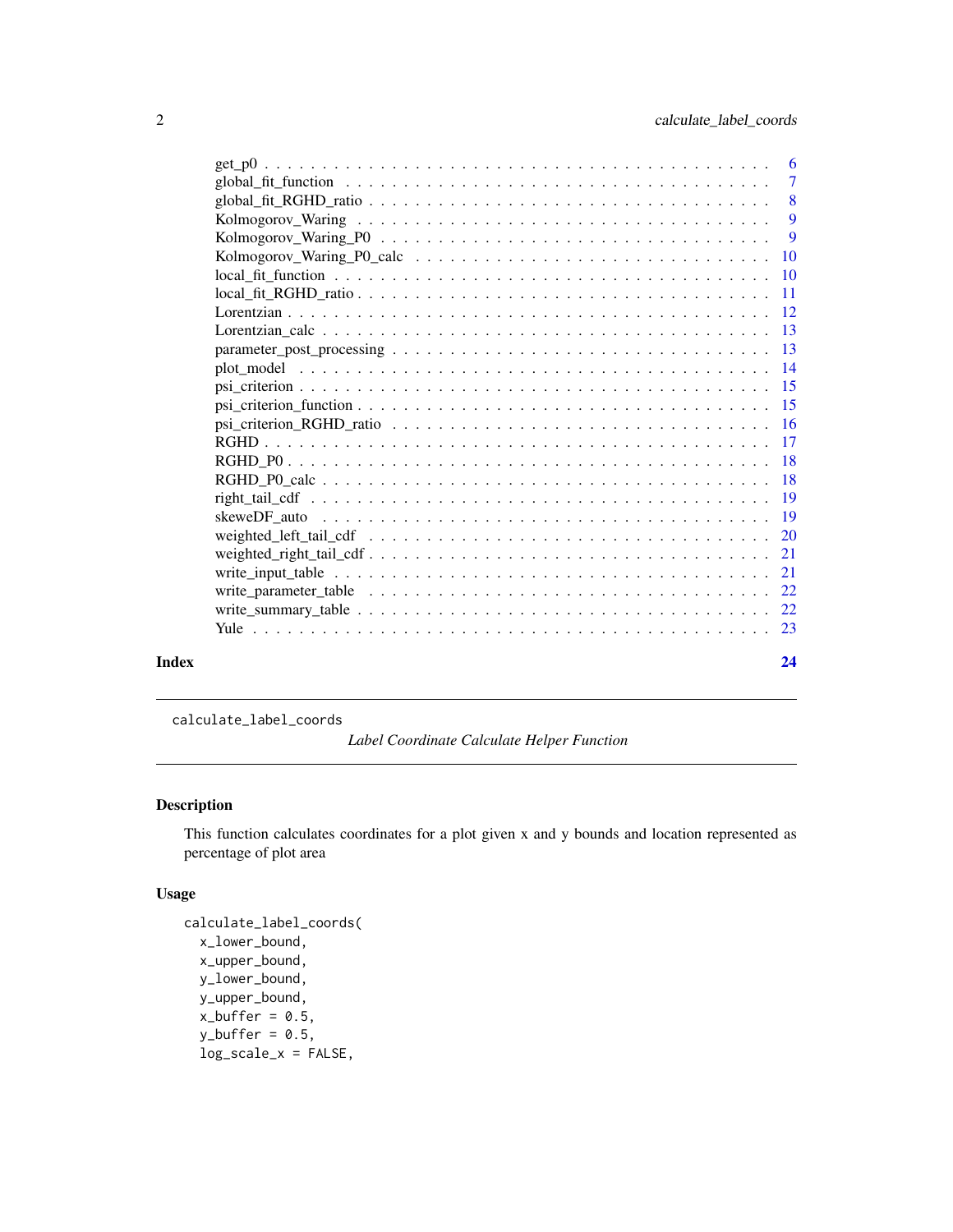## <span id="page-2-0"></span>Exponential 3

```
log_scale_y = FALSE
\mathcal{L}
```
## Arguments

|               | x_lower_bound Numeric lowest value of x axis    |
|---------------|-------------------------------------------------|
| x_upper_bound | Numeric highest value of x axis                 |
| y_lower_bound | Numeric lowest value of y axis                  |
| y_upper_bound | Numeric highest value of y axis                 |
| x_buffer      | Numeric indicating location on x axis $(0 - 1)$ |
| y_buffer      | Numeric indicating location on y axis $(0 - 1)$ |
| log_scale_x   | Boolean indicating if x axis is log scale       |
| log_scale_y   | Boolean indicating if y axis is log scale       |

Exponential *Exponential Distribution Function*

# Description

This function generates a vector of n length of the Exponential distribution with parameters a and b.

## Usage

Exponential(n, a, b)

## Arguments

|     | Length of vector to be generated.                  |
|-----|----------------------------------------------------|
| - a | Parameter of the Exponential distribution function |
|     | Parameter of the Exponential distribution function |

## Examples

Exponential(100, 10000, 0.8)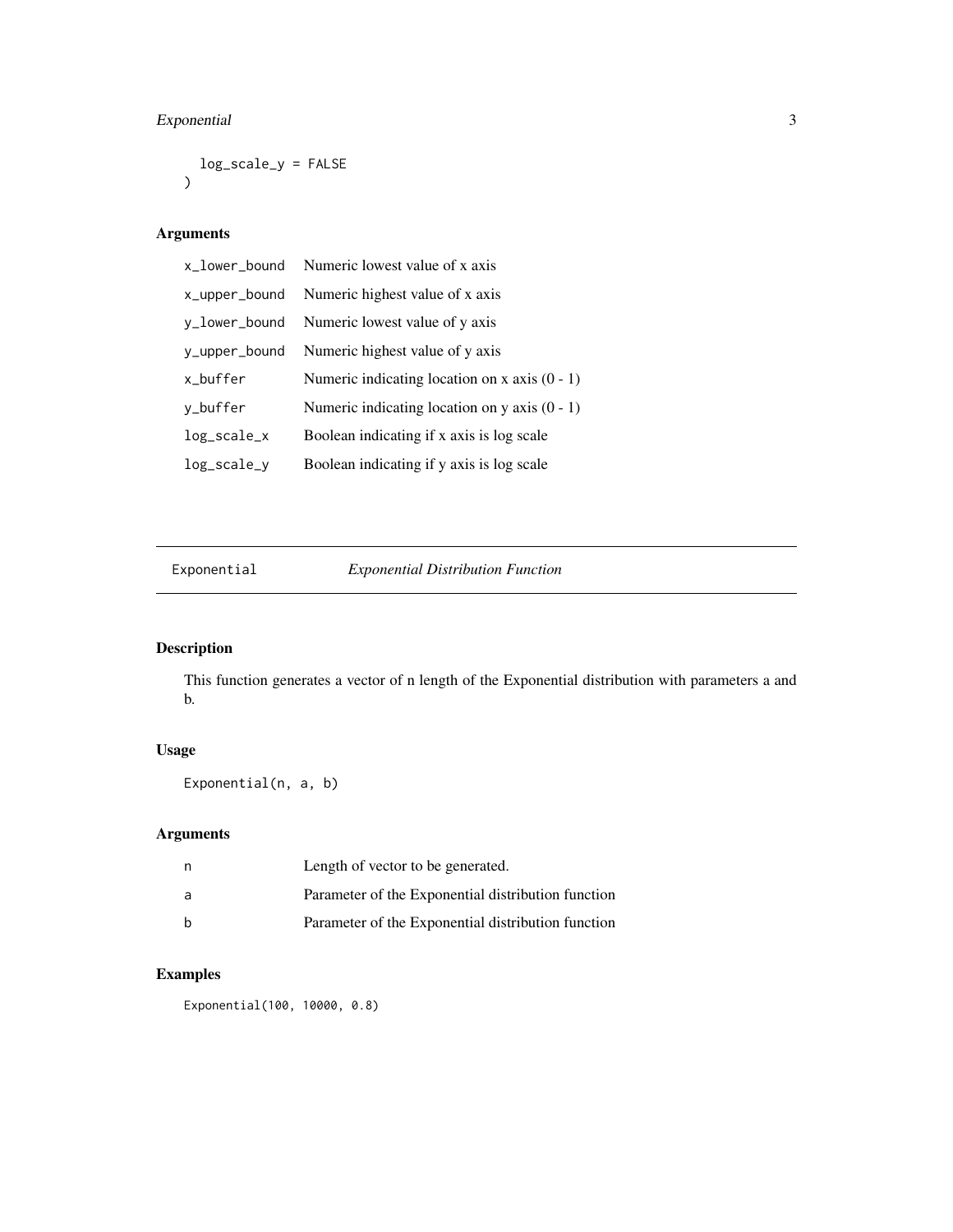<span id="page-3-0"></span>Generalized\_Pareto *Generalized Pareto Distribution Function*

## Description

Returns vector of length k of Generalized Pareto given a parameters theta, c, b , and rho

## Usage

```
Generalized_Pareto(k, theta, c, b, rho)
```
## Arguments

|       | Length of vector to be generated             |
|-------|----------------------------------------------|
| theta | Parameter of the Generalized Pareto function |
| C     | Parameter of the Generalized Pareto function |
|       | Parameter of the Generalized Pareto function |
| rho   | Parameter of the Generalized Pareto function |

Generalized\_Pareto\_calc\_P0\_delta *Generalized Pareto Distribution Function P0 with defined delta*

## Description

Returns P0 of Generalized Pareto given a parameters theta, c, b , and rho

## Usage

```
Generalized_Pareto_calc_P0_delta(theta, c, b, rho, delta)
```

| theta | Parameter of the Generalized Pareto function                                                                                               |
|-------|--------------------------------------------------------------------------------------------------------------------------------------------|
| C     | Parameter of the Generalized Pareto function                                                                                               |
| b     | Parameter of the Generalized Pareto function                                                                                               |
| rho   | Parameter of the Generalized Pareto function                                                                                               |
| delta | Value of difference between iterations in order to output a result. Decreasing<br>this parameter will increase accuracy of P0. Delta $> 0$ |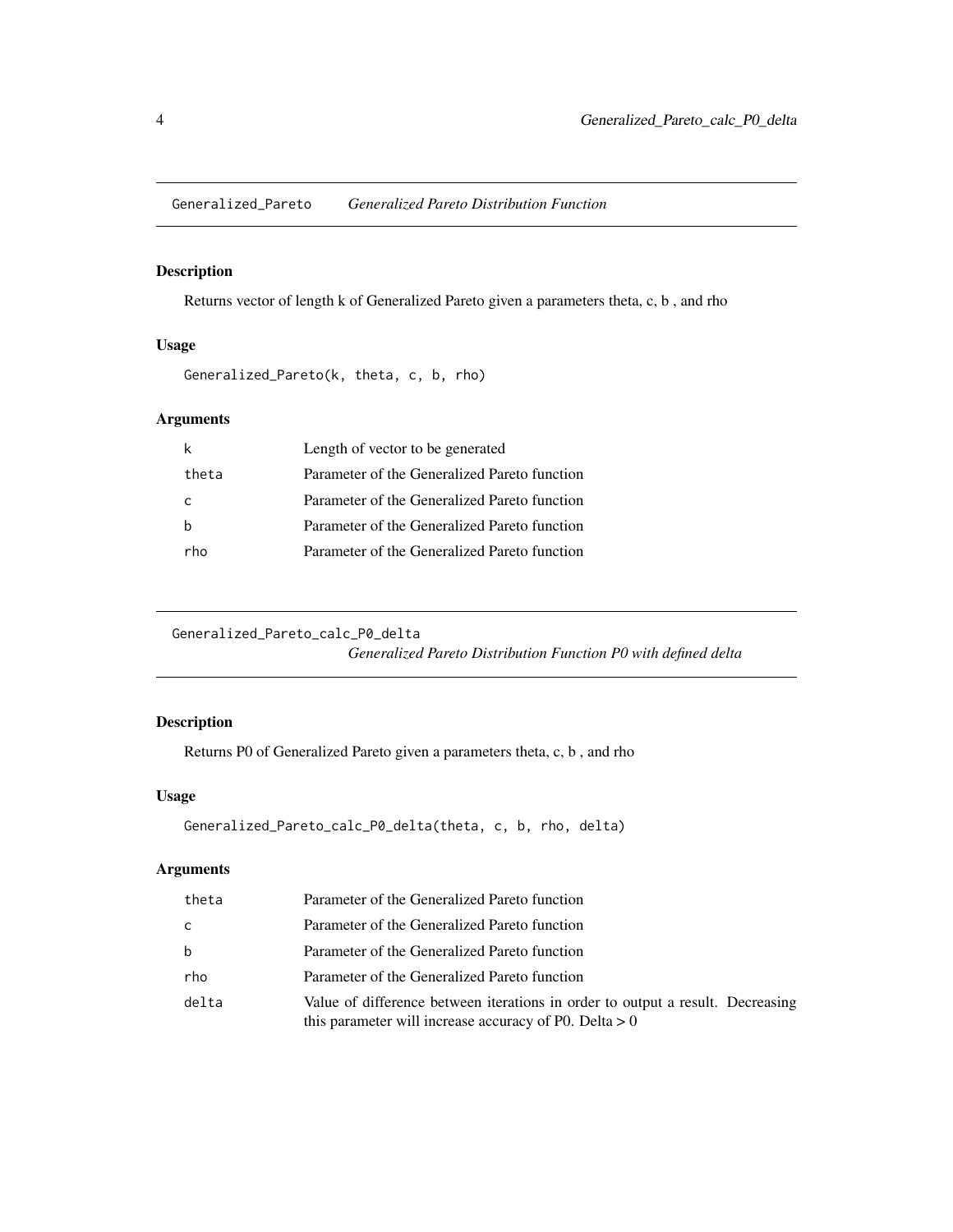<span id="page-4-0"></span>Generalized\_Pareto\_calc\_P0\_iter

*Generalized Pareto Distribution Function P0 with defined number of iterations*

## Description

Returns P0 of Generalized Pareto given a parameters theta, c, b , and rho

### Usage

```
Generalized_Pareto_calc_P0_iter(theta, c, b, rho, iter)
```
## Arguments

| theta | Parameter of the Generalized Pareto function                                                                             |
|-------|--------------------------------------------------------------------------------------------------------------------------|
| - C   | Parameter of the Generalized Pareto function                                                                             |
| b     | Parameter of the Generalized Pareto function                                                                             |
| rho   | Parameter of the Generalized Pareto function                                                                             |
| iter  | Number of iterations to be performed for summation calcuation. Increasing this<br>parameter will increase accuracy of P0 |
|       |                                                                                                                          |

Generalized\_Yule *Generalized Yule Distribution Function*

## Description

This function generates a vector of n length of the Generalized Yule distribution with parameters rho and alpha.

## Usage

```
Generalized_Yule(n, rho, alpha)
```
#### Arguments

| n     | Length of vector to be generated.                                                |
|-------|----------------------------------------------------------------------------------|
| rho   | Parameter of the Generalized Yule distribution function                          |
| alpha | Parameter of the Generalized Yule distribution function: $0 \le a$ alpha $\le 1$ |

## Examples

Generalized\_Yule(100, 3, 0.1)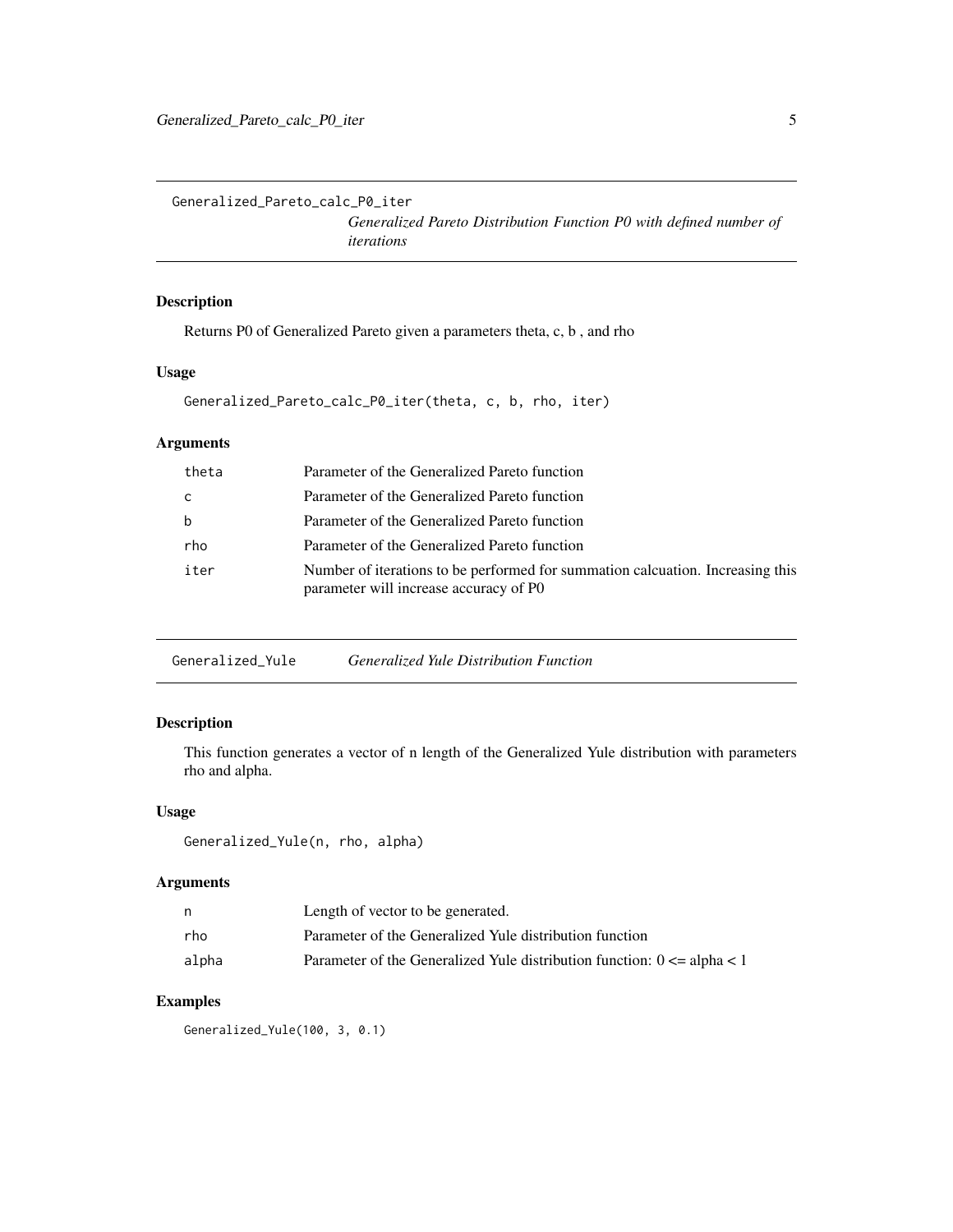<span id="page-5-0"></span>

This function generates a vector of confidence interval based on mean of data.

#### Usage

get\_CI(data, alpha)

## Arguments

| data  | Data to get confidence interval from      |
|-------|-------------------------------------------|
| alpha | Alpha for confidence interval calculation |

| get_median_CI |  |
|---------------|--|
|               |  |

Get Median Confidence Interval Function

## Description

This function generates a vector of ranked 95

#### Usage

get\_median\_CI(data)

### Arguments

data Data to get confidence interval from

get\_p0 *Psi Criterion for RGHD parameter ratios*

## Description

This function generates the Psi Criterion goodness of fit value given an empirical distribution for the 2m-RGHD function. Parameters r and q/r ratios are given, as well as desired weight of pmf and use of the weighted right-tail cumulative distribution function.

#### Usage

get\_p0(params, model\_fn\_name)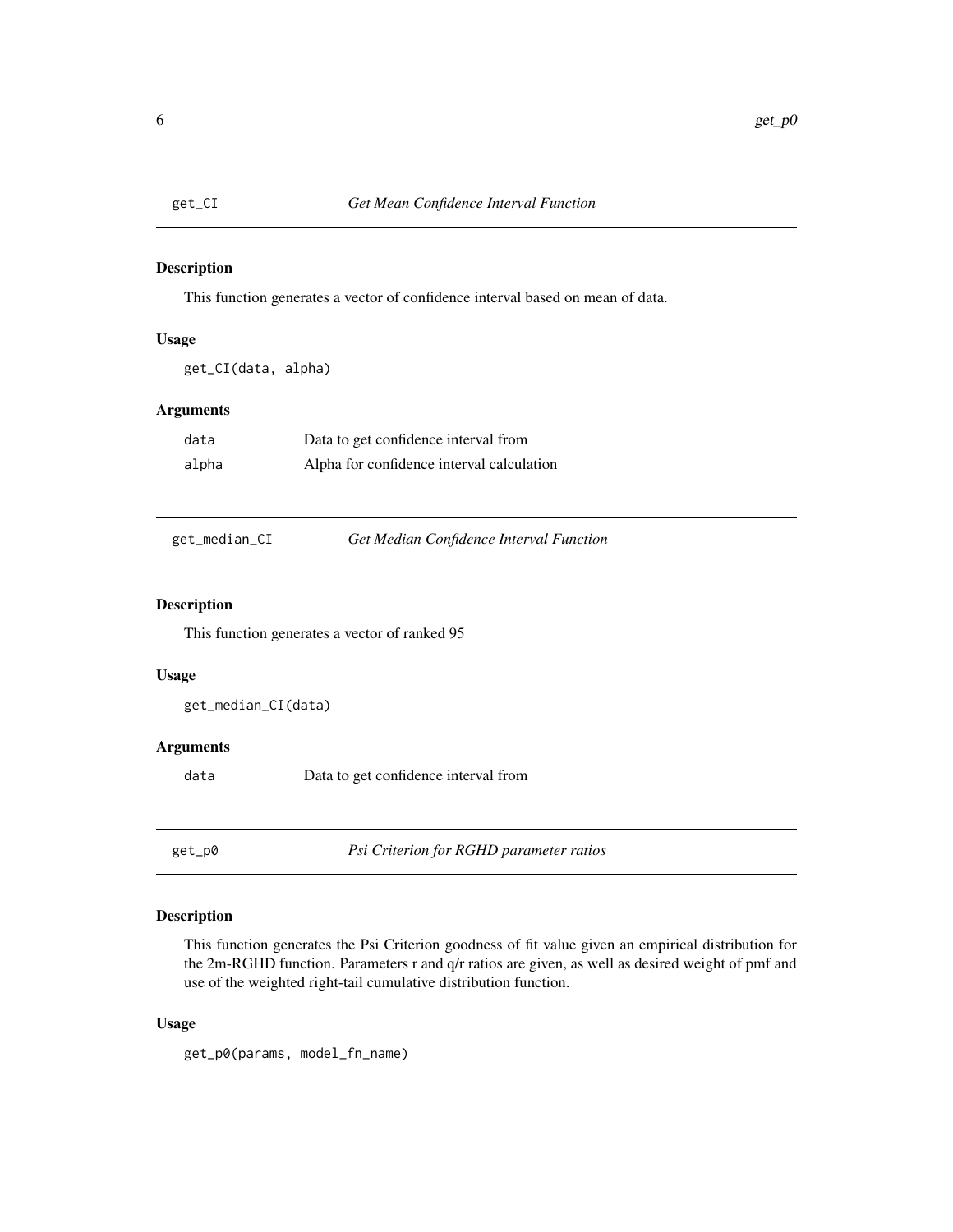<span id="page-6-0"></span>

| params        | Vector of parameter for the model function |
|---------------|--------------------------------------------|
| model fn name | name of function as a character vector     |

#### Examples

params  $<-c(2, 3, 0.9)$ get\_p0(params, 'Kolmogorov Waring')

global\_fit\_function *Global optimization of a given function given empirical data and parameter bounds*

## Description

This function generates a single set of optimized parameters and Psi Criterion for a given function within specified starting parameter bounds. This function uses a modified grid search method for optimization

#### Usage

```
global_fit_function(
 param_bounds,
  data,
 model_fn_name,
  iter = 1,
 weighted_rt = FALSE,
 n\_cores = 1,clust
)
```

| param_bounds    | A list of sequences which indicate space where parameters should be generated<br>and fit                                                                                   |
|-----------------|----------------------------------------------------------------------------------------------------------------------------------------------------------------------------|
| data            | Vector of observed values                                                                                                                                                  |
| $model_fn_name$ | Character vector indicating name of function of theoretical model to be used.<br>For example, for Generalized_Yule(n, rho, alpha), model_fn_name <- 'Gener-<br>alied Yule' |
| iter            | Integer indicating number of iterations to run grid search. Increasing iterations<br>will increase decimal point precision of output parameters.                           |
| weighted_rt     | Boolean used to determine if the weighted right-tail cumulative distribution<br>function should be used or not.                                                            |
| n_cores         | Integer used to indicate number of cores to be used for this function if a socket<br>cluster object is not defined.                                                        |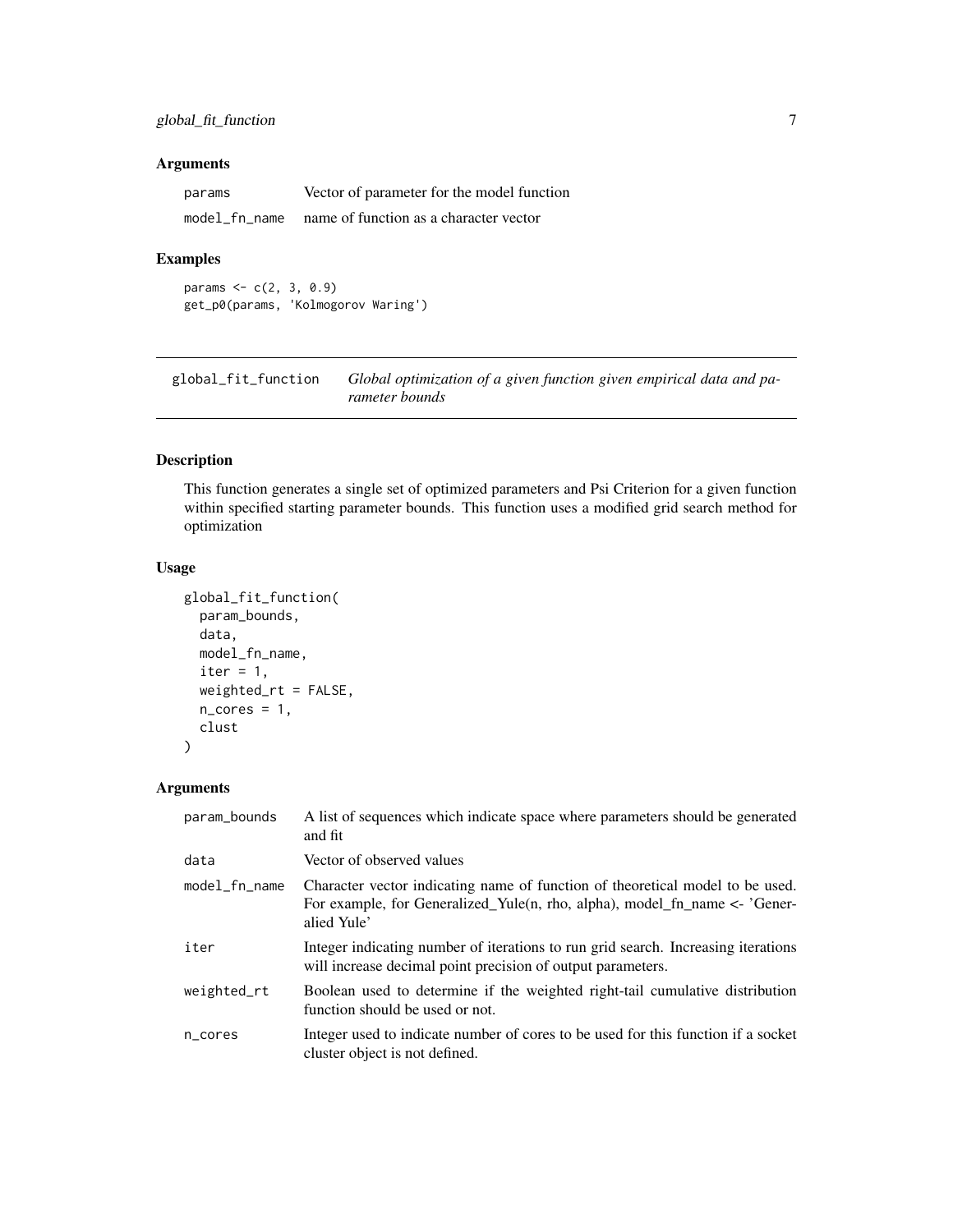<span id="page-7-0"></span>clust socket cluster object from 'parallel::makeCluster()'. This is used if you have already generated a socket cluster object and would like to run this functoin on it. If no object is defined, one will be made for this function call.

global\_fit\_RGHD\_ratio *Global optimization of the 2m-RGHD function given empirical data, r bounds, and q/r bounds.*

## Description

This function generates a single set of optimized parameters and Psi Criterion for a given function within specified starting parameter bounds. This function uses Limited Memory BFGS as it's gradient descent algorithm.

## Usage

```
global_fit_RGHD_ratio(
  param_bounds,
  data,
  iter,
  weighted_rt = FALSE,
  n\_cores = 1,clust
)
```

| param_bounds | A list of sequences which indicate space where parameters should be generated<br>and fit                                                                                                                                                    |
|--------------|---------------------------------------------------------------------------------------------------------------------------------------------------------------------------------------------------------------------------------------------|
| data         | Vector of observed values                                                                                                                                                                                                                   |
| iter         | Integer indicating number of iterations to run grid search. Increasing iterations<br>will increase decimal point precision of output parameters.                                                                                            |
| weighted_rt  | Boolean used to determine if the weighted right-tail cumulative distribution<br>function should be used or not.                                                                                                                             |
| n_cores      | Integer used to indicate number of cores to be used for this function if a socket<br>cluster object is not defined.                                                                                                                         |
| clust        | socket cluster object from 'parallel::makeCluster()'. This is used if you have<br>already generated a socket cluster object and would like to run this functoin on<br>it. If no object is defined, one will be made for this function call. |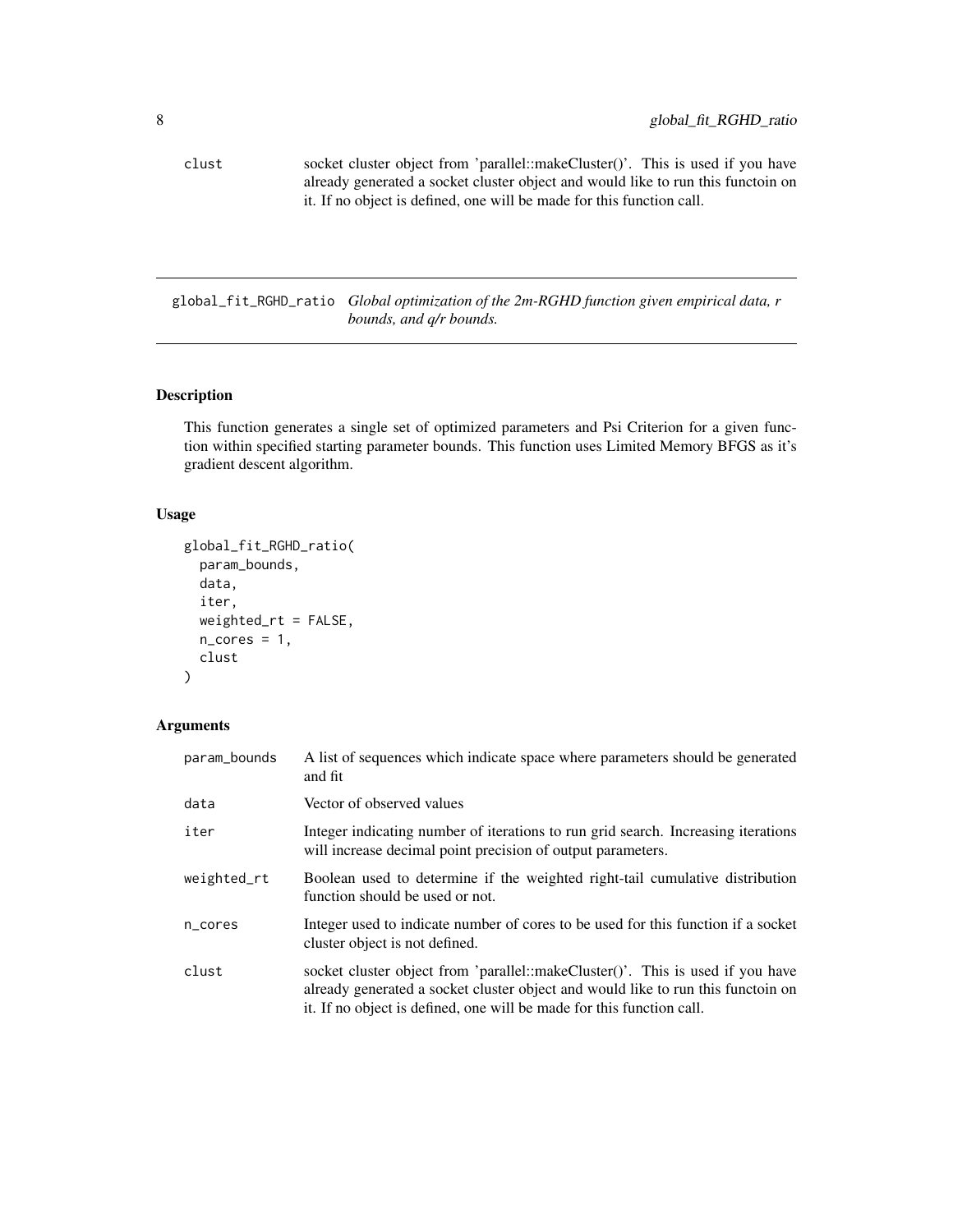<span id="page-8-0"></span>Calculates vector of n length of Kolmogorov distribution function given parameters

#### Usage

Kolmogorov\_Waring(n, a, b, theta)

## Arguments

| n     | Length of vector to be generated                         |
|-------|----------------------------------------------------------|
| a     | Parameter of the Kolmogorov Waring distribution function |
| b     | Parameter of the Kolmogorov Waring distribution function |
| theta | Parameter of the Kolmogorov Waring distribution function |

Kolmogorov\_Waring\_P0 *Kolmogorov Waring P0*

## Description

Calculates P0 of Kolmogorov Waring distribution function given parameters. Approximation is used if parameters meet a specific criteria.

## Usage

Kolmogorov\_Waring\_P0(a, b, theta)

| a     | Parameter of the Kolmogorov Waring distribution function |
|-------|----------------------------------------------------------|
| h     | Parameter of the Kolmogorov Waring distribution function |
| theta | Parameter of the Kolmogorov Waring distribution function |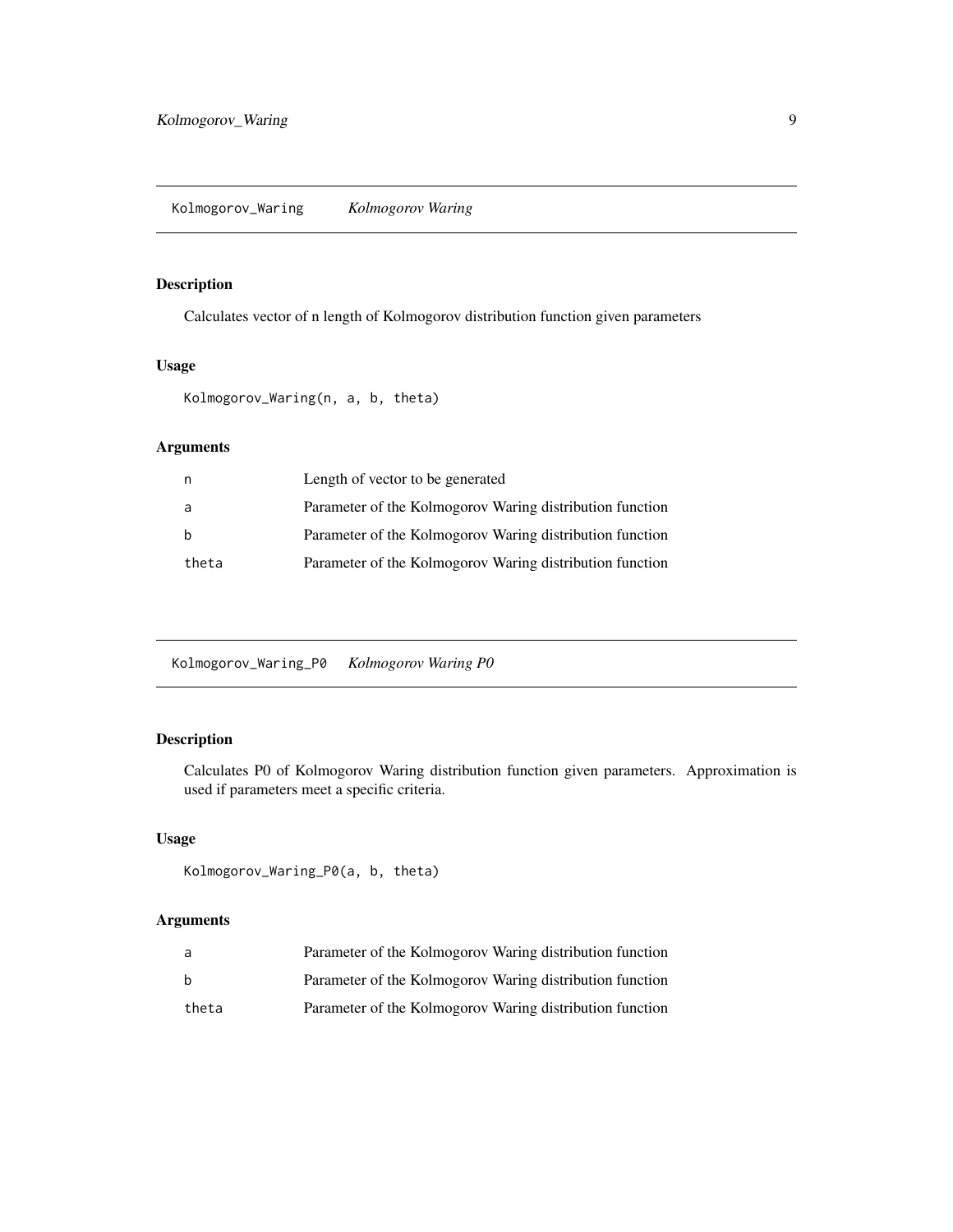```
Kolmogorov_Waring_P0_calc
```
*Kolmogorov Waring P0 calculation*

## Description

Calculates P0 of Kolmogorov Waring distribution function given parameters

### Usage

```
Kolmogorov_Waring_P0_calc(a, b, theta)
```
## Arguments

| a     | Parameter of the Kolmogorov Waring distribution function |
|-------|----------------------------------------------------------|
| b     | Parameter of the Kolmogorov Waring distribution function |
| theta | Parameter of the Kolmogorov Waring distribution function |

| local_fit_function | Local optimization of a given function given empirical data and pa- |
|--------------------|---------------------------------------------------------------------|
|                    | rameter bounds                                                      |

## Description

This function generates a table of optimized parameters and Psi Criterion for a given function within specified starting parameter bounds. This function uses Limited Memory BFGS as it's gradient descent algorithm.

```
local_fit_function(
 param_bounds,
  data,
 model_fn_name,
 weighted_rt = FALSE,
 par\_chunk = 100,par_chunk_size = 10,
 n\_cores = 1,
 clust,
 left\_trunc = 1,right_trunc = left_trunc + length(data) - 1
)
```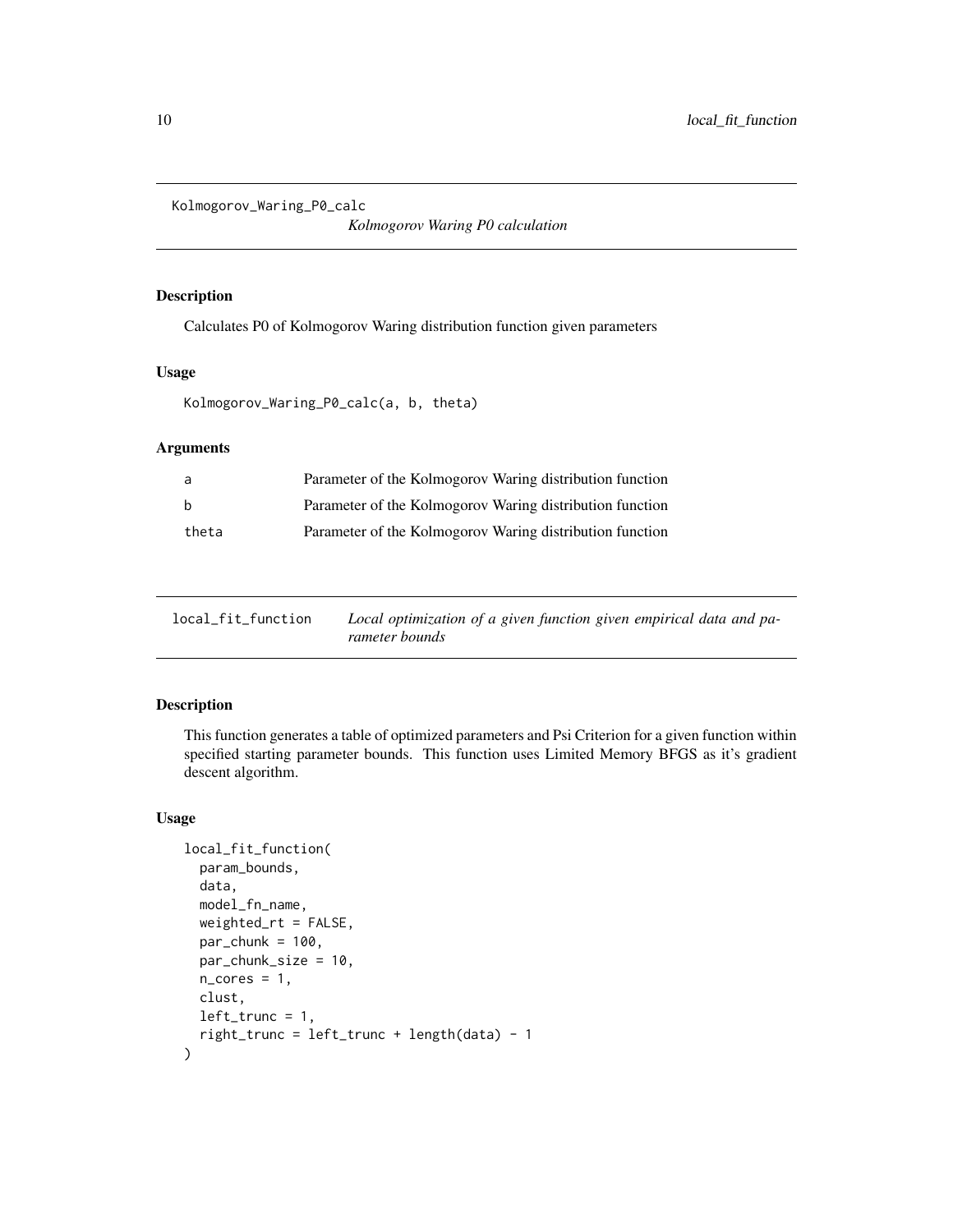<span id="page-10-0"></span>

| param_bounds   | A list of sequences which indicate space where parameters should be generated<br>and fit                                                                                                                                                    |
|----------------|---------------------------------------------------------------------------------------------------------------------------------------------------------------------------------------------------------------------------------------------|
| data           | Vector of observed values                                                                                                                                                                                                                   |
| model_fn_name  | Character vector indicating name of function of theoretical model to be used.<br>For example, for Generalized_Yule(n, rho, alpha), model_fn_name <- 'Gener-<br>alied Yule'                                                                  |
| weighted_rt    | Boolean used to determine if the weighted right-tail cumulative distribution<br>function should be used or not.                                                                                                                             |
| par_chunk      | Integer used to indicate number of optimization chunks to be run. Total number<br>of rows in the output table = $par\_chunk * par\_chunk\_size$                                                                                             |
| par_chunk_size | Integer used to indicate number of starting parameters to be generated and opti-<br>mized in a given chunk. Total number of rows in the output table = $par\_chunk *$<br>par_chunk_size                                                     |
| n_cores        | Integer used to indicate number of cores to be used for this function if a socket<br>cluster object is not defined.                                                                                                                         |
| clust          | socket cluster object from 'parallel::makeCluster()'. This is used if you have<br>already generated a socket cluster object and would like to run this functoin on<br>it. If no object is defined, one will be made for this function call. |
| left_trunc     | Int used to determine starting index of model to use for optimization                                                                                                                                                                       |
| right_trunc    | Int used to determine ending index of model to use for optimization                                                                                                                                                                         |

local\_fit\_RGHD\_ratio *Local optimization of the 2m-RGHD function given empirical data, r bounds, and q/r bounds.*

## Description

This function generates a table of optimized parameters and Psi Criterion for a given function within specified starting parameter bounds. This function uses Limited Memory BFGS as it's gradient descent algorithm.

```
local_fit_RGHD_ratio(
  param_bounds,
  data,
  weighted_rt = FALSE,
 par\_chunk = 100,par_chunk_size = 10,
 n\_cores = 1,
  clust,
  left\_trunc = 1,right_trunc = left_trunc + length(data) - 1
\mathcal{E}
```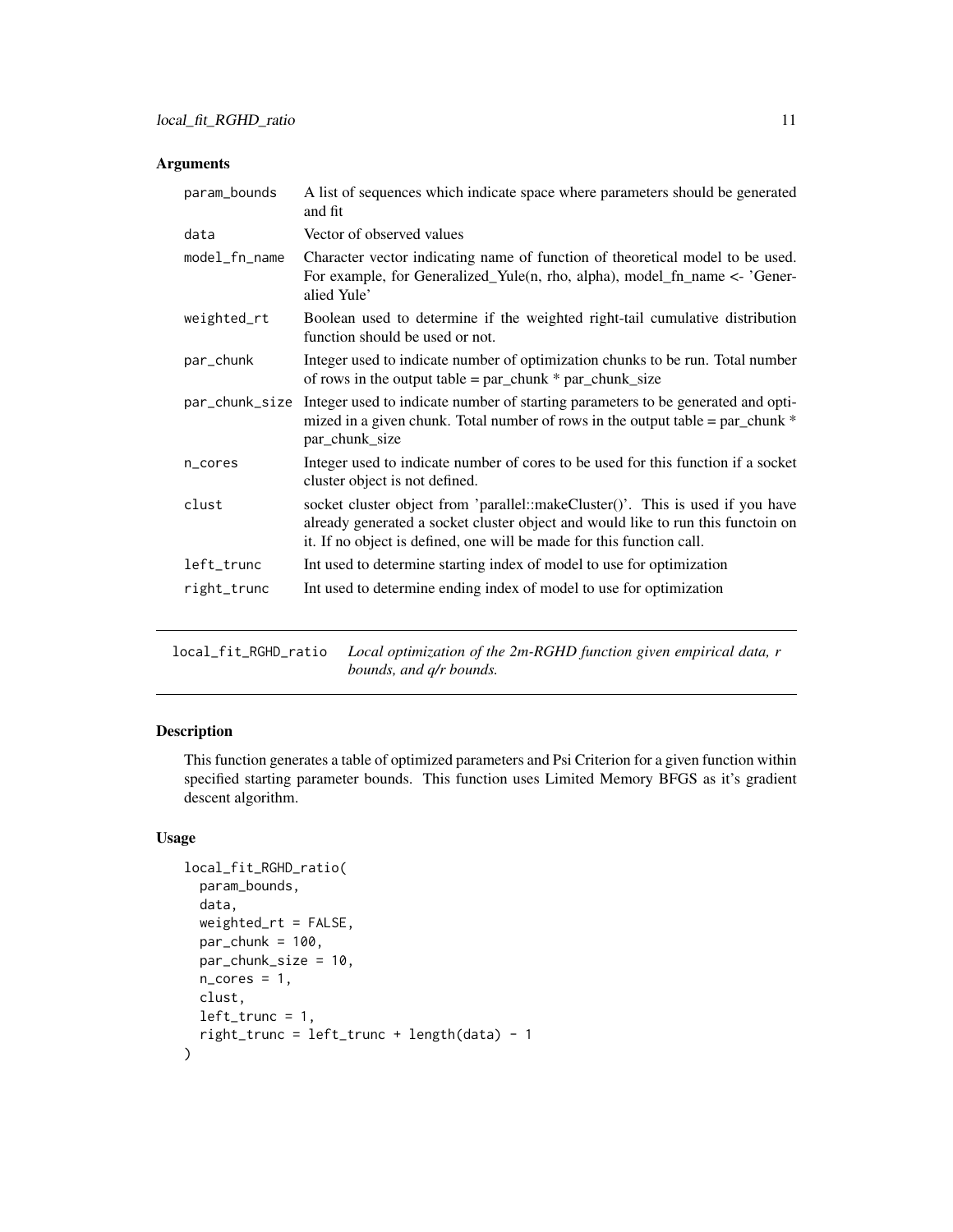<span id="page-11-0"></span>

| param_bounds | A list of sequences which indicate space where parameters should be generated<br>and fit                                                                                                                                                    |
|--------------|---------------------------------------------------------------------------------------------------------------------------------------------------------------------------------------------------------------------------------------------|
| data         | Vector of observed values                                                                                                                                                                                                                   |
| weighted_rt  | Boolean used to determine if the weighted right-tail cumulative distribution<br>function should be used or not.                                                                                                                             |
| par_chunk    | Integer used to indicate number of optimization chunks to be run. Total number<br>of rows in the output table = $par\_chunk * par\_chunk\_size$                                                                                             |
|              | par_chunk_size Integer used to indicate number of starting parameters to be generated and opti-<br>mized in a given chunk. Total number of rows in the output table = $par\_chunk *$<br>par_chunk_size                                      |
| n_cores      | Integer used to indicate number of cores to be used for this function if a socket<br>cluster object is not defined.                                                                                                                         |
| clust        | socket cluster object from 'parallel::makeCluster()'. This is used if you have<br>already generated a socket cluster object and would like to run this functoin on<br>it. If no object is defined, one will be made for this function call. |
| left_trunc   | Int used to determine starting index of model to use for optimization                                                                                                                                                                       |
| right_trunc  | Int used to determine ending index of model to use for optimization                                                                                                                                                                         |

| Lorentzian | <i>Lorentzian Distribution Function</i> |  |
|------------|-----------------------------------------|--|
|------------|-----------------------------------------|--|

# Description

This function generates a vector of n length of the Lorentzian distribution

## Usage

```
Lorentzian(n, gamma, x0, c)
```
## Arguments

| n     | Length of vector to be generated.                                              |
|-------|--------------------------------------------------------------------------------|
| gamma | Parameter of the Lorenzian distribution function                               |
| x0    | Parameter of the Lorenzian distribution function indicating center of function |
| C     | Parameter of the Lorenzian distribution function indicating center of function |

# Examples

Lorentzian\_calc(5, 5.5, 6, 2)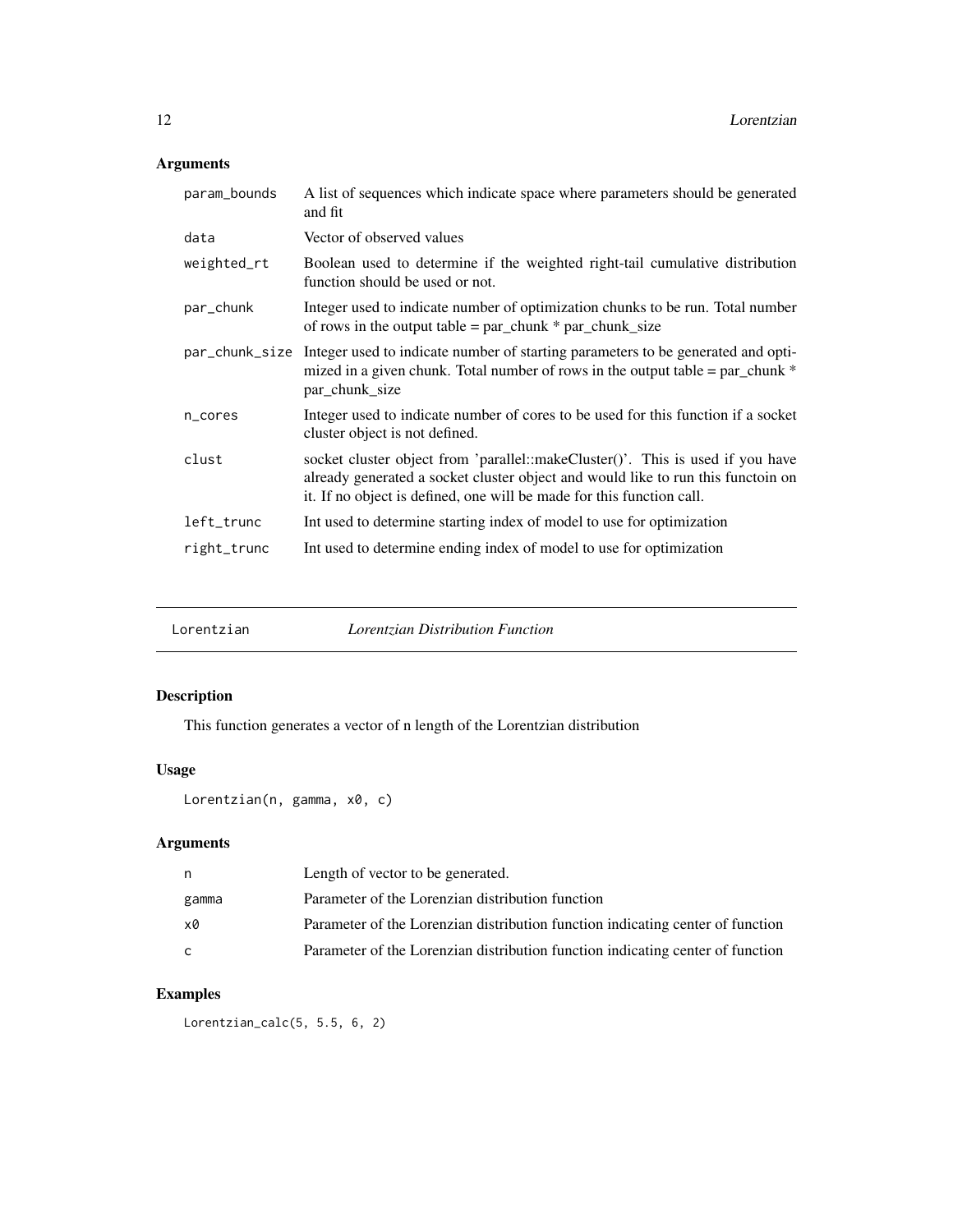<span id="page-12-0"></span>Lorentzian\_calc *Lorentzian Distribution Function calculation*

## Description

This function calculates value of Lorentzian function at x

## Usage

```
Lorentzian_calc(x, gamma, x0, c)
```
## Arguments

| $\mathsf{x}$ | Index of function                                                              |
|--------------|--------------------------------------------------------------------------------|
| gamma        | Parameter of the Lorenzian distribution function                               |
| xØ           | Parameter of the Lorenzian distribution function indicating center of function |
| C.           | Parameter of the Lorenzian distribution function indicating center of function |

## Examples

Lorentzian\_calc(5, 5.5, 6, 2)

parameter\_post\_processing *Parameter Optimization Helper Function*

## Description

This function adds in additional columns to the optimized parameter output dataframe

## Usage

```
parameter_post_processing(parameter_df, model_fn_name, data)
```

| parameter_df | Output data frame of optimized parameters using local algorithm                              |
|--------------|----------------------------------------------------------------------------------------------|
|              | model fr_name Character vector used to indicate name of model function used for optimization |
| data         | Vector of observed values                                                                    |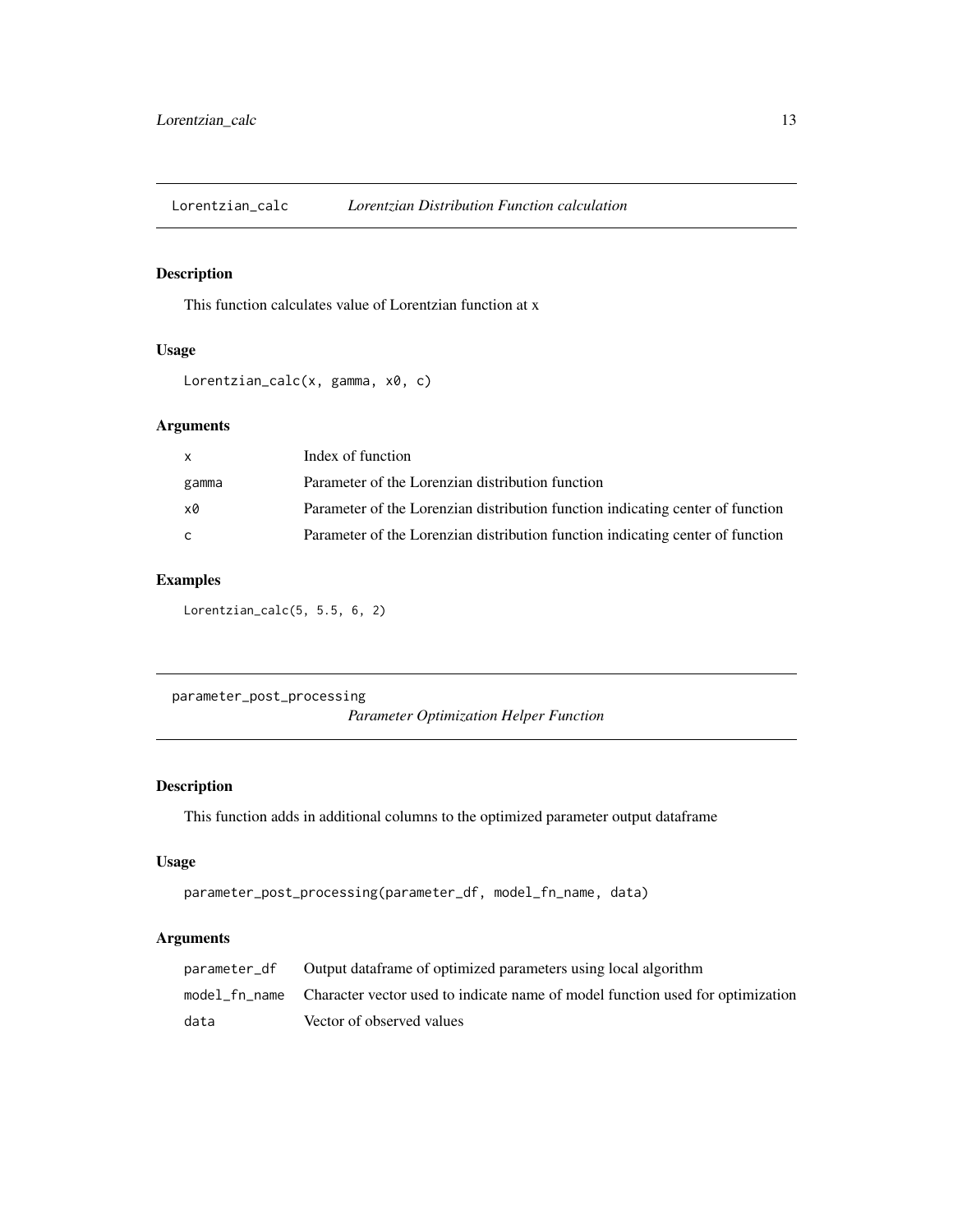<span id="page-13-0"></span>

This function generates various plots of empirical data and models

## Usage

```
plot_model(
  title,
  model_fn_name,
  data,
  parameter_df,
  n_parameters,
  plot_folder_name,
  xlab,
  left_trunc = 1
)
```

| title            | Character vector indicating title of the empirical dataset, this will be present on<br>every plot, this also determines the name of the folder where plots will be |  |
|------------------|--------------------------------------------------------------------------------------------------------------------------------------------------------------------|--|
| $model_fn_name$  | Character vector used to indicate name of model function used for optimization                                                                                     |  |
| data             | Vector of observed values                                                                                                                                          |  |
| parameter_df     | Data frame of optimized parameters and other model function values (p0, Psi,<br>etc)                                                                               |  |
| n_parameters     | Int of number of parameters used in model funciton                                                                                                                 |  |
| plot_folder_name |                                                                                                                                                                    |  |
|                  | Character vector indicating folder or directory name to be used when outputting<br>plot images                                                                     |  |
| xlab             | Character vector indicating x axis label of plots, indicates what the random vari-<br>able is                                                                      |  |
| left_trunc       | Int indicating starting index of model function used for optimization                                                                                              |  |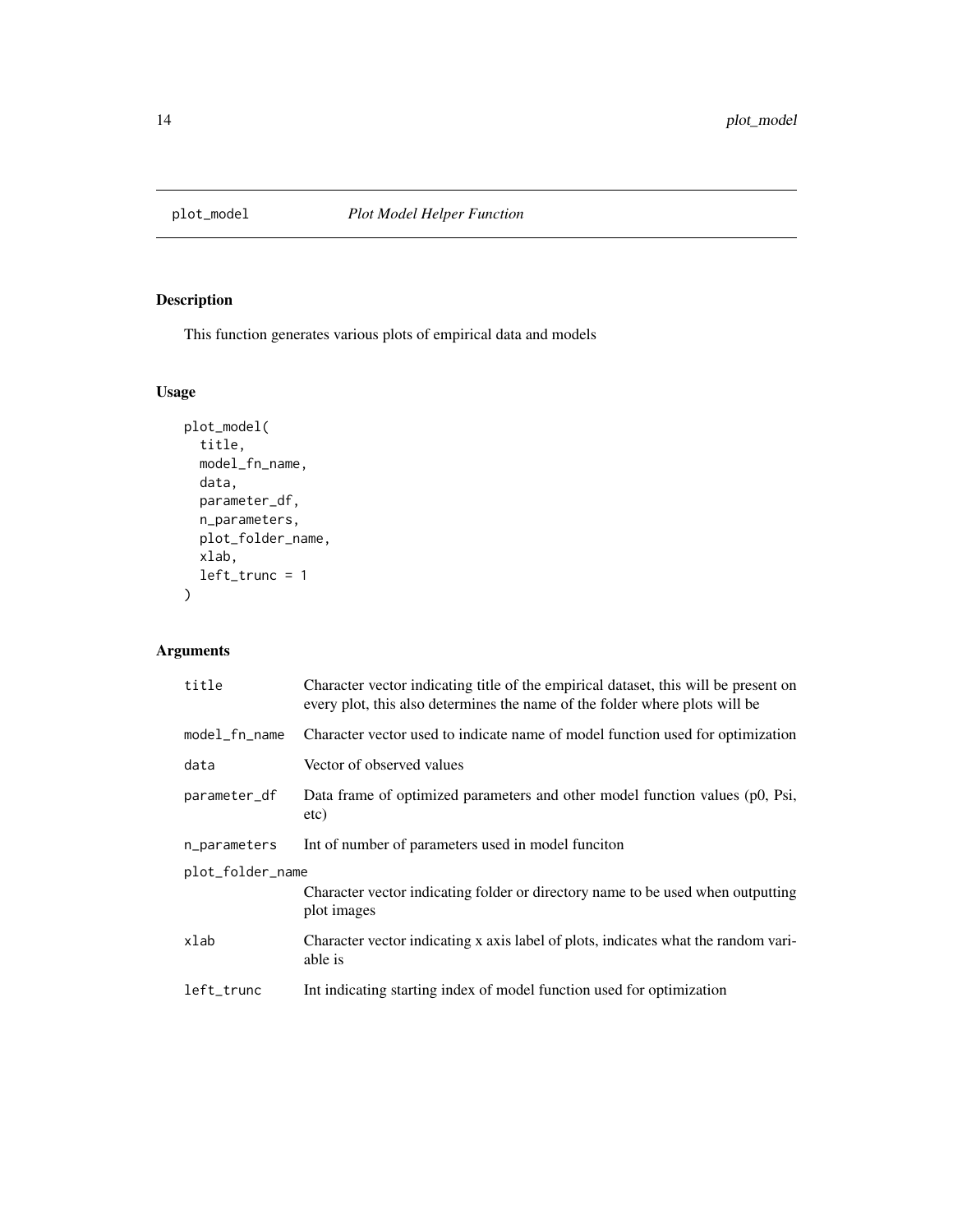<span id="page-14-0"></span>psi\_criterion *Psi Criterion*

#### Description

This function generates the Psi Criterion goodness of fit value given an empirical distribution, theoretical modeled distribution, and number of parameters in the theoretical distribution.

#### Usage

psi\_criterion(data, model, n\_parameters)

## Arguments

| data         | Vector of observed values                               |
|--------------|---------------------------------------------------------|
| model        | Vector of theoretical values to be compared             |
| n_parameters | Number of parameters of function used to generate model |

## Examples

```
obs_data <- c(100,75,20,1)
model_data <- Kolmogorov_Waring(length(obs_data), 2, 3, 0.9)
psi <- psi_criterion(obs_data, model_data, 3)
```

```
psi_criterion_function
```
*Psi Criterion given a function*

#### Description

This function generates the Psi Criterion goodness of fit value given an empirical distribution. The function and parameters are given, as well as desired weight of pmf and use of the weighted righttail cumulative distribution function.

```
psi_criterion_function(
  params,
  data,
  model_fn,
  pmf<sub>-</sub>weight = 0,
  weighted_rt = FALSE,
  left\_trunc = 1,right_trunc = left_trunc + length(data) - 1
)
```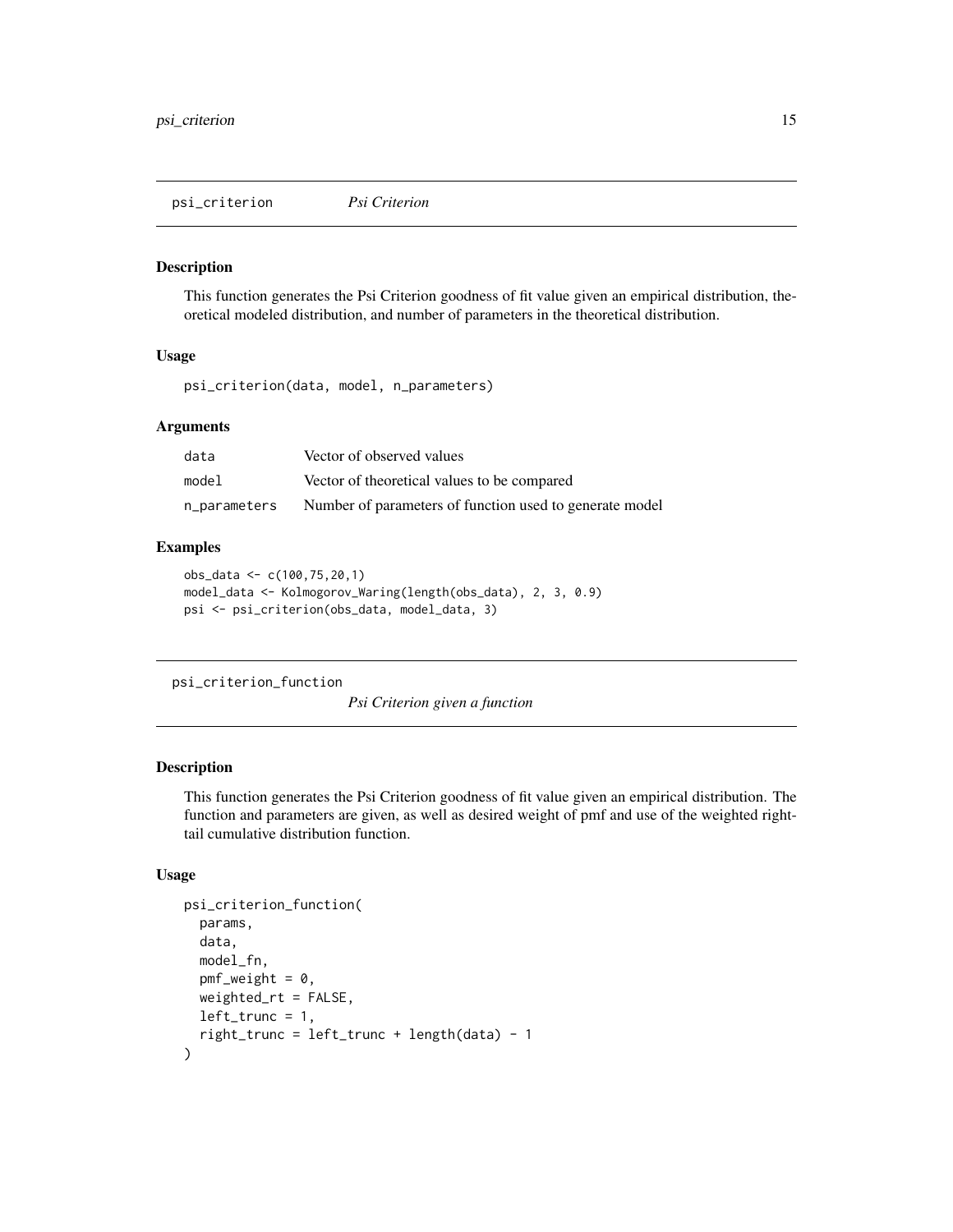<span id="page-15-0"></span>

| params      | Vector of parameters for model_fn, not including n. For example, for General-<br>ized_Yule(n, rho, alpha), params will be c(rho, alpha)                                                                                                                                                                                                    |
|-------------|--------------------------------------------------------------------------------------------------------------------------------------------------------------------------------------------------------------------------------------------------------------------------------------------------------------------------------------------|
| data        | Vector of observed values                                                                                                                                                                                                                                                                                                                  |
| $model_fn$  | Function of theoretical model to be used. For example, for Generalized_Yule(n,<br>$rho$ , alpha), model $fn <$ - Generalied Yule                                                                                                                                                                                                           |
| pmf_weight  | Numeric of weight given to probability mass function for generation of Psi Cri-<br>terion. For example, if $\text{pmf\_weight} < -0.5$ , 50 percent of the Psi Criterion value<br>will be attributed to the probability mass function while the other 50 percent will<br>be attributed to the right-tail cumulative distribution function. |
| weighted_rt | Boolean used to determine if the weighted right-tail cumulative distribution<br>function should be used or not.                                                                                                                                                                                                                            |
| left_trunc  | Int used to determine starting index of model to use for optimization                                                                                                                                                                                                                                                                      |
| right_trunc | Int used to determine ending index of model to use for optimization                                                                                                                                                                                                                                                                        |

## Examples

```
obs_data <- c(100,75,20,1)
parameters \leq c(1,2,0.8)psi <- psi_criterion_function(parameters, obs_data, Kolmogorov_Waring)
```

```
psi_criterion_RGHD_ratio
```
*Psi Criterion for RGHD parameter ratios*

#### Description

This function generates the Psi Criterion goodness of fit value given an empirical distribution for the 2m-RGHD function. Parameters r and q/r ratios are given, as well as desired weight of pmf and use of the weighted right-tail cumulative distribution function.

```
psi_criterion_RGHD_ratio(
  params,
  data,
  m,
  pmf<sub>-weight</sub> = 0,
  weighted_rt = FALSE,
  left\_trunc = 1,right_trunc = left_trunc + length(data) - 1
\mathcal{E}
```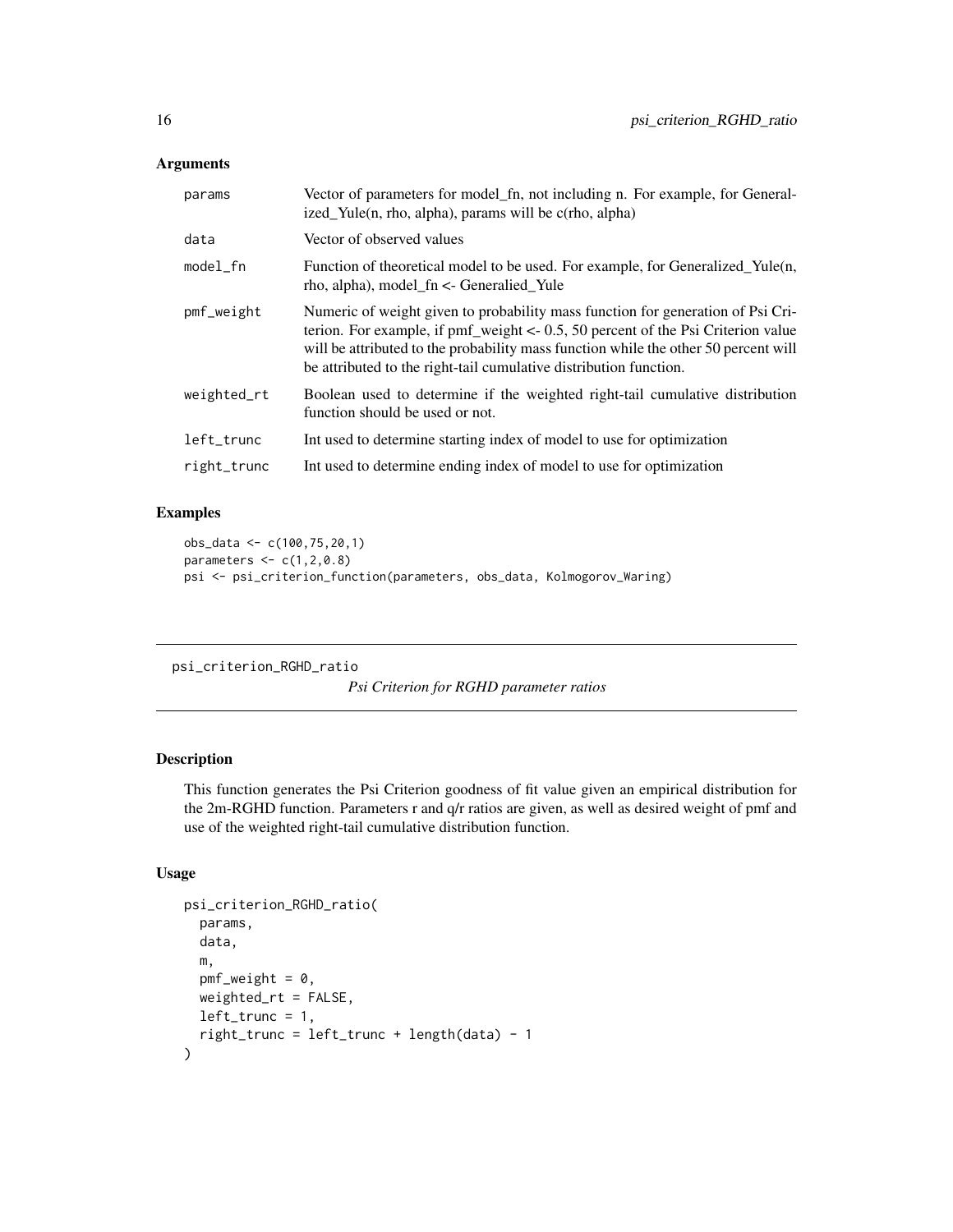#### <span id="page-16-0"></span> $RGHD$  17

## Arguments

| params      | Vector of parameters for model_fn, not including n. For example, for 2m-RGHD<br>(m=2), params <- c(3, 5, 0.3, 1.5). In this case $r1 = 3$ , $r2 = 5$ , $q1/r1 = 0.3$ , and<br>$q2/r2 = 1.5$                                                                                                                                      |
|-------------|----------------------------------------------------------------------------------------------------------------------------------------------------------------------------------------------------------------------------------------------------------------------------------------------------------------------------------|
| data        | Vector of observed values                                                                                                                                                                                                                                                                                                        |
| m           | m parameter for 2m-RGHD function                                                                                                                                                                                                                                                                                                 |
| pmf_weight  | Numeric of weight given to probability mass function for generation of Psi Cri-<br>terion. For example, if $pm$ weight <- 0.5, 50 percent of the Psi Criterion value<br>will be attributed to the probability mass function while the other 50 percent will<br>be attributed to the right-tail cumulative distribution function. |
| weighted_rt | Boolean used to determine if the weighted right-tail cumulative distribution<br>function should be used or not.                                                                                                                                                                                                                  |
| left_trunc  | Int used to determine starting index of model to use for optimization                                                                                                                                                                                                                                                            |
| right_trunc | Int used to determine ending index of model to use for optimization                                                                                                                                                                                                                                                              |
|             |                                                                                                                                                                                                                                                                                                                                  |

## Examples

```
obs_data <- c(100,75,20,1)
parameters <- c(3, 5, 0.3, 1.5)
psi <- psi_criterion_RGHD_ratio(parameters, obs_data, 2)
```
RGHD *2m-RGHD Distribution Function*

## Description

Returns doubly truncated vector of 2m-RGHD function values where input is 1-J

## Usage

RGHD(J, m, r, q, P0\_iter = 100L, P0\_included = FALSE)

|             | Length of vector to be generated                                                                                                |
|-------------|---------------------------------------------------------------------------------------------------------------------------------|
| m           | Parameter of the 2m-RGHD function, this defines number of r and q parameters<br>of the function                                 |
|             | R vector containing r parameters from 1:m                                                                                       |
| q           | R vector containing q parameters from 1:m                                                                                       |
| P0 iter     | Integer indicating number of iterations to use for calculation of P0, increasing<br>this parameter will increase accuracy of PO |
| P0 included | Boolean used to include P0 in vector or not                                                                                     |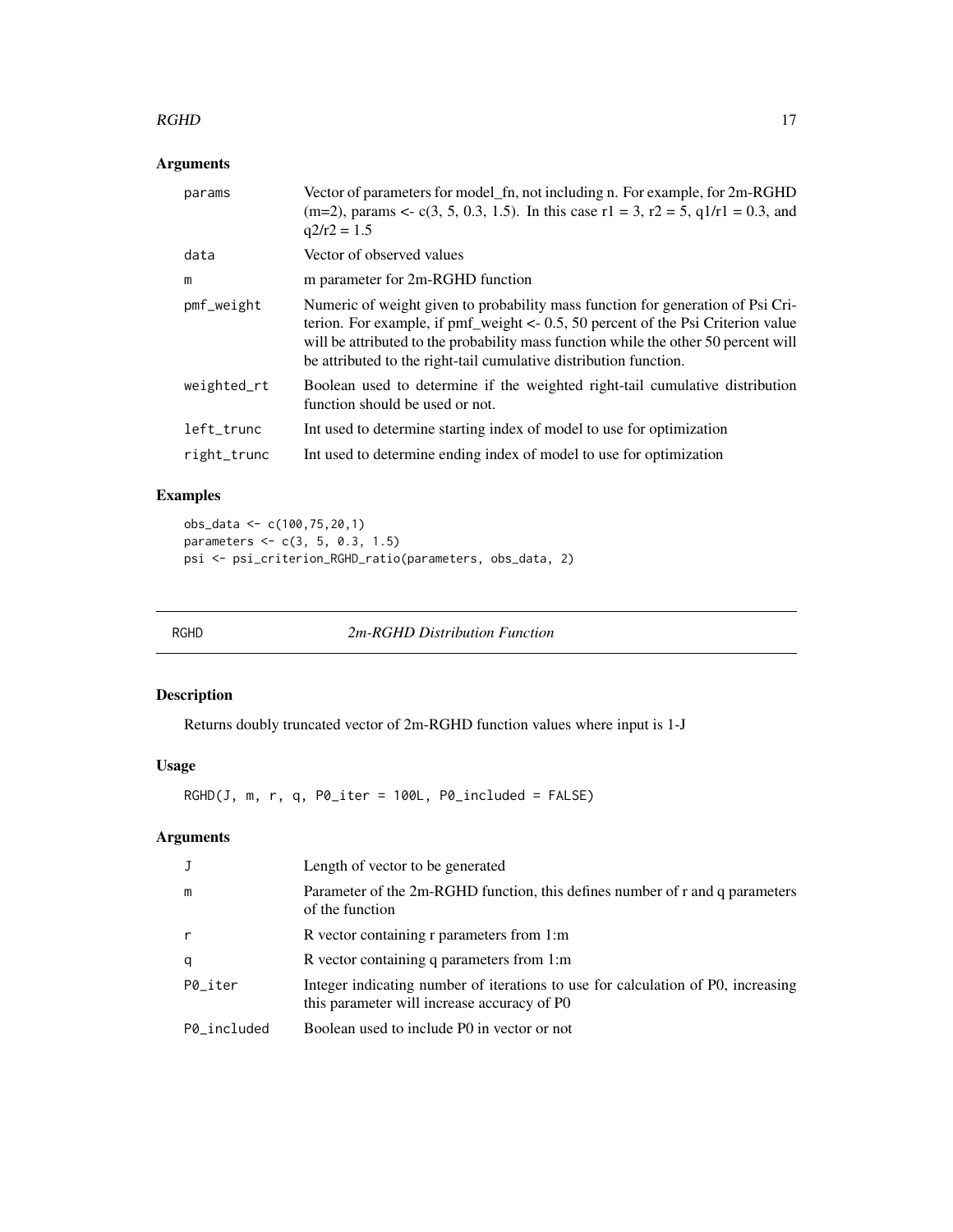<span id="page-17-0"></span>

Calculates P0 given a set of parameters

## Usage

RGHD\_P0(m, r, q)

## Arguments

| m | Parameter of the 2m-RGHD function, this defines number of r and q parameters<br>of the function |
|---|-------------------------------------------------------------------------------------------------|
| r | R vector containing r parameters from 1:m                                                       |
| a | R vector containing q parameters from 1:m                                                       |

RGHD\_P0\_calc *2m-RGHD Distribution Function P0 calculation*

## Description

Calculates P0 given a set of parameters

## Usage

```
RGHD_P0_calc(sigma_upper, m, r, q)
```

| sigma_upper | Int which determine number of iterations for calculation to go through, this is<br>needed to approximate sigma infinity |
|-------------|-------------------------------------------------------------------------------------------------------------------------|
| m           | Parameter of the 2m-RGHD function, this defines number of r and q parameters<br>of the function                         |
| r           | R vector containing r parameters from 1:m                                                                               |
| q           | R vector containing q parameters from 1:m                                                                               |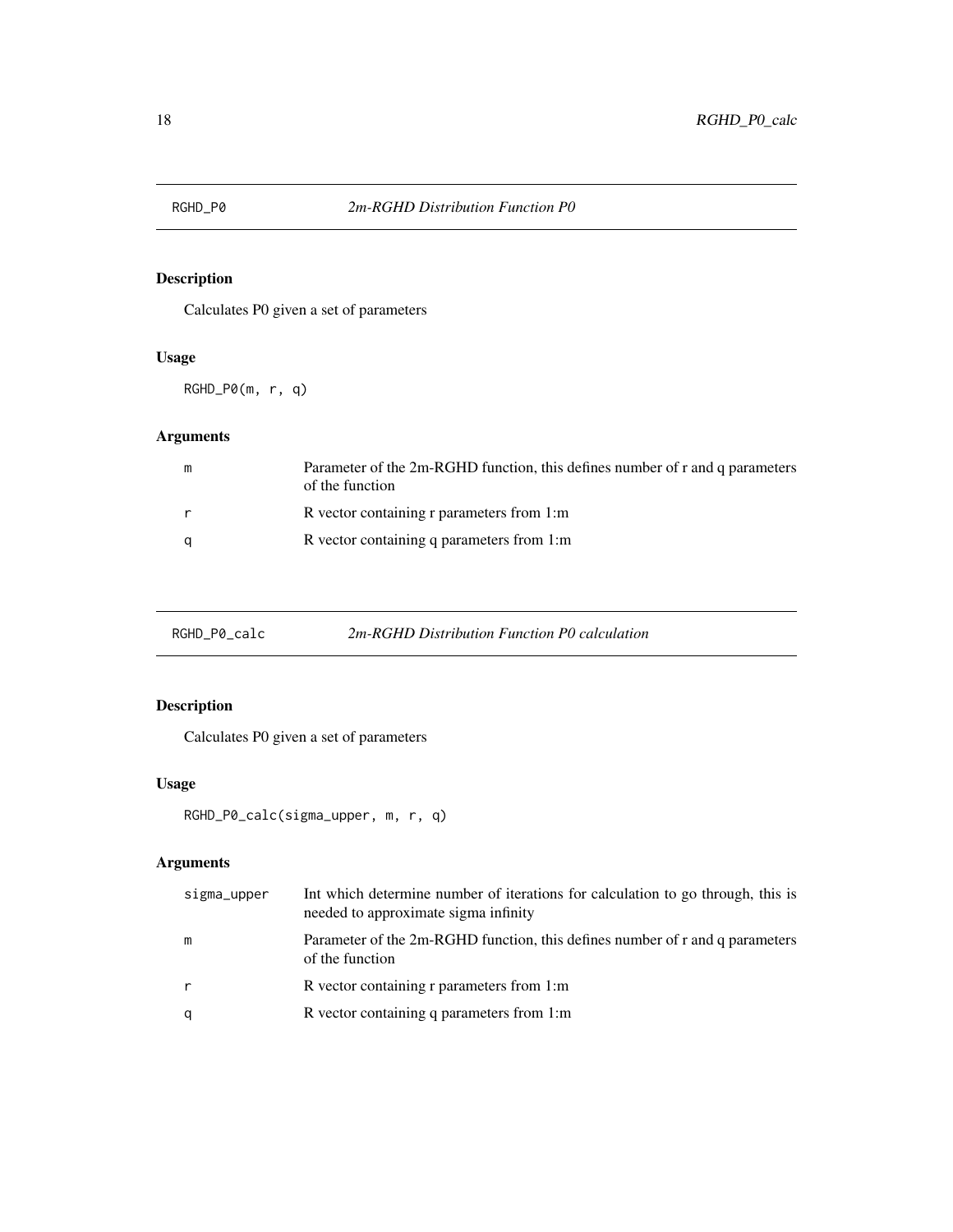<span id="page-18-0"></span>right\_tail\_cdf *Right-Tail Cumulative Distribution Function*

## Description

This function generates a vector of the right-tail cumulative distribution function of a given vector of values.

#### Usage

right\_tail\_cdf(x)

#### Arguments

x Length of vector to be generated.

#### Examples

 $x \leftarrow c(1, 2, 3, 4, 5)$ right\_tail\_cdf(x)

skeweDF\_auto *SkeweDF Auto Helper Function*

## Description

This function will automatically optimize parameters for an empirical dataset given a model function and generate plots and tables

```
skeweDF_auto(
  title = "Dataset",
  data,
 xlab = "Random Variable",
 param_bounds,
 model_fn_name,
 left\_trunc = 1,
 right_trunc = left_trunc + length(data) - 1,
 n_cores = 1
)
```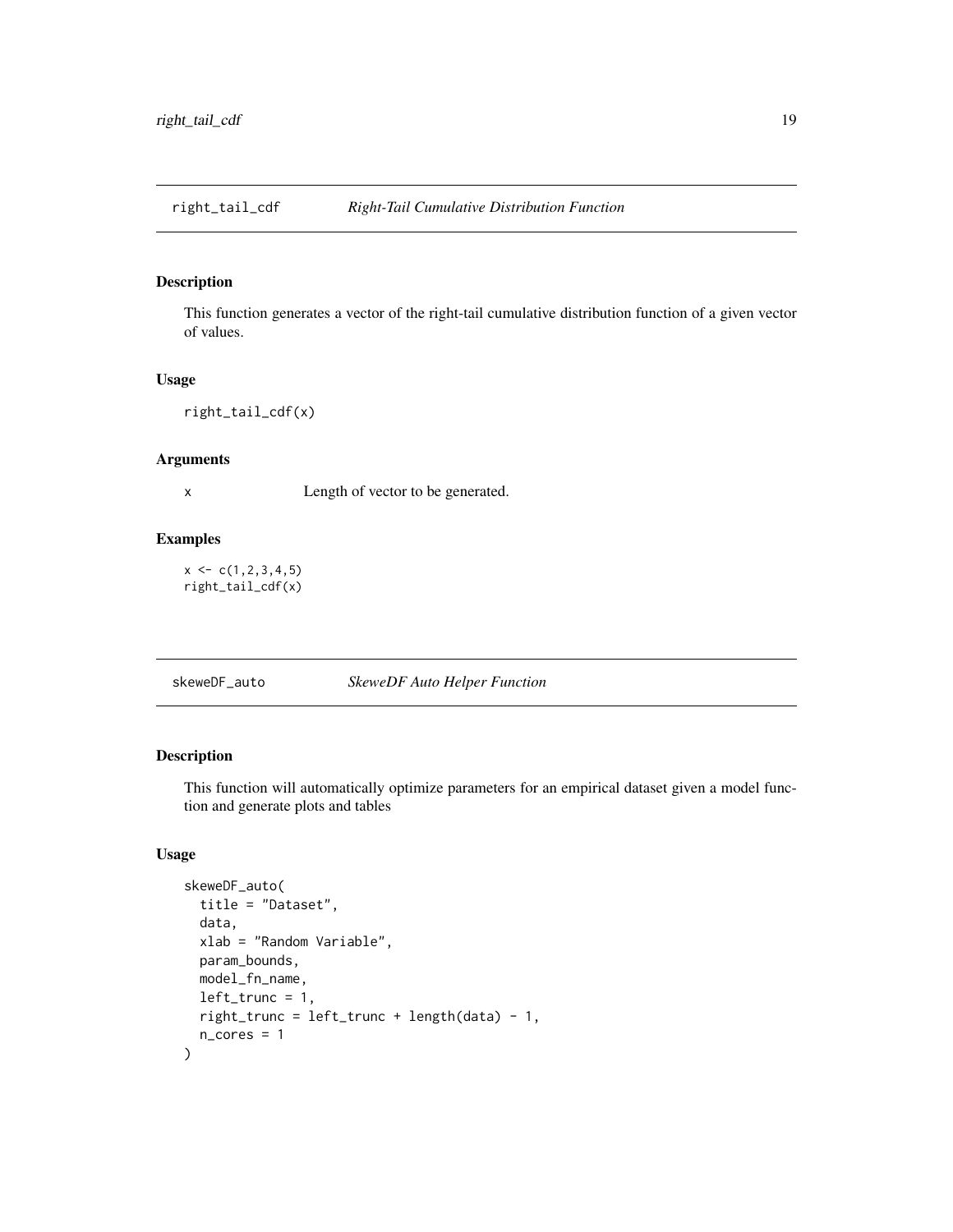<span id="page-19-0"></span>

| title         | Character vector indicating title of the empirical dataset, this will be present on<br>every plot, this also determines the name of the folder where plots will be |
|---------------|--------------------------------------------------------------------------------------------------------------------------------------------------------------------|
| data          | Vector of observed values                                                                                                                                          |
| xlab          | Character vector indicating x axis label of plots, indicates what the random vari-<br>able is                                                                      |
| param_bounds  | A list of sequences which indicate space where parameters should be generated<br>and fit                                                                           |
| model_fn_name | Character vector used to indicate name of model function used for optimization                                                                                     |
| left_trunc    | Int used to determine starting index of model to use for optimization                                                                                              |
| right_trunc   | Int used to determine ending index of model to use for optimization                                                                                                |
| n_cores       | Integer used to indicate number of cores to be used for this function if a socket<br>cluster object is not defined.                                                |

weighted\_left\_tail\_cdf

*Weighted Left-Tail Cumulative Distribution Function*

## Description

This function generates a vector of the weighted left-tail cumulative distribution function of a given vector of values. The weight of of each variable is determined by its position in the vector. For example, with a vector of length 5, element 1 will have weight 5/(5+4+3+2+1). Element 1 will have weight 5/(5+4+3+2+1)

#### Usage

```
weighted_left_tail_cdf(x)
```
## Arguments

x Length of vector to be generated.

#### Examples

 $x \leftarrow c(1, 2, 3, 4, 5)$ weighted\_left\_tail\_cdf(x)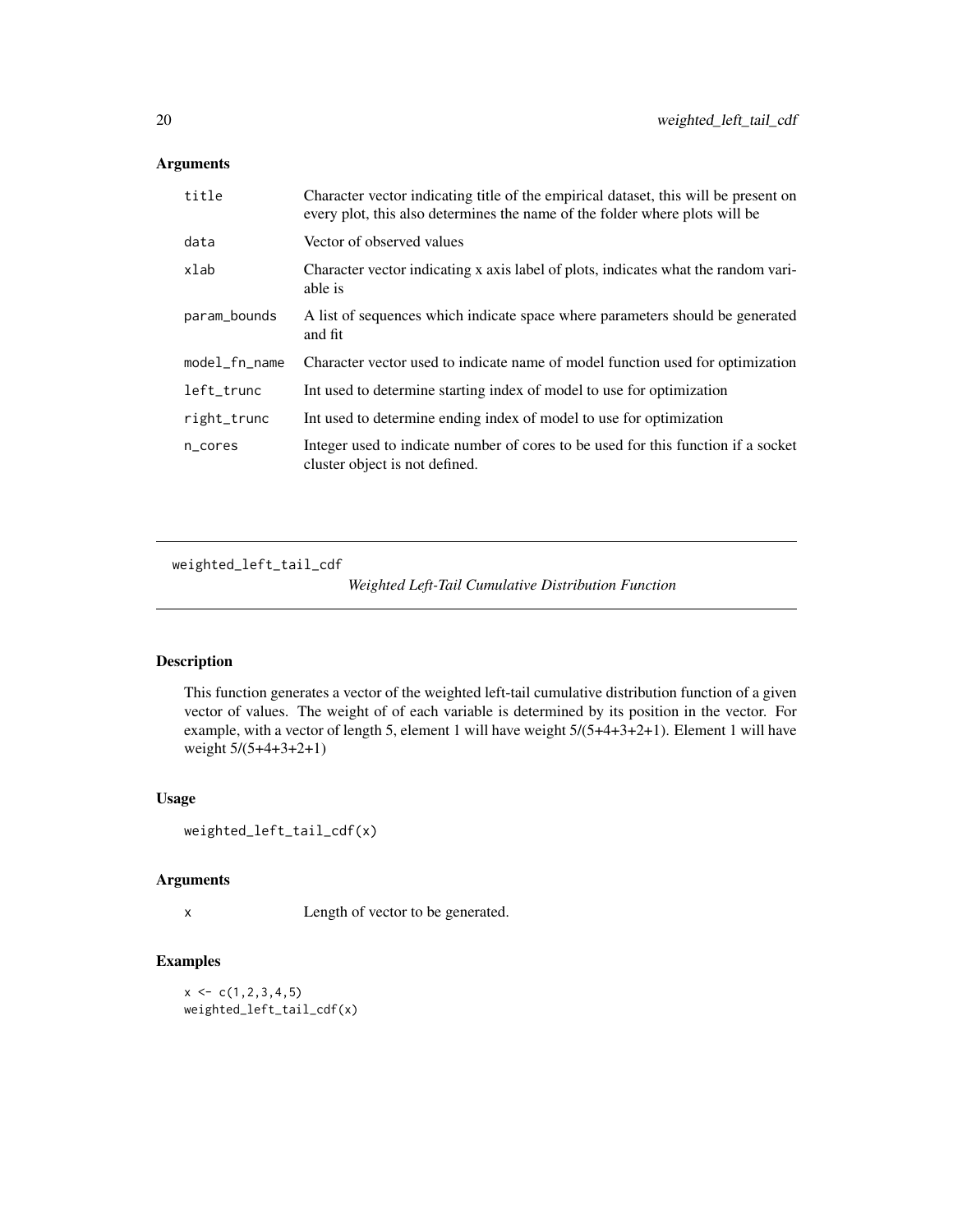<span id="page-20-0"></span>weighted\_right\_tail\_cdf

*Weighted Right-Tail Cumulative Distribution Function*

## Description

This function generates a vector of the weighted right-tail cumulative distribution function of a given vector of values. The weight of of each variable is determined by its position in the vector. For example, with a vector of length 5, element 5 will have weight 5/(5+4+3+2+1). Element 1 will have weight 1/(5+4+3+2+1)

#### Usage

```
weighted_right_tail_cdf(x)
```
## Arguments

x Length of vector to be generated.

#### Examples

 $x \leftarrow c(1, 2, 3, 4, 5)$ weighted\_right\_tail\_cdf(x)

write\_input\_table *Write Input Table Helper Function*

## Description

This function generates table of input data

## Usage

```
write_input_table(folder_name, data)
```

| folder name | Character vector indicating folder or directory name to be used when outputting<br>table |
|-------------|------------------------------------------------------------------------------------------|
| data        | Vector of observed values                                                                |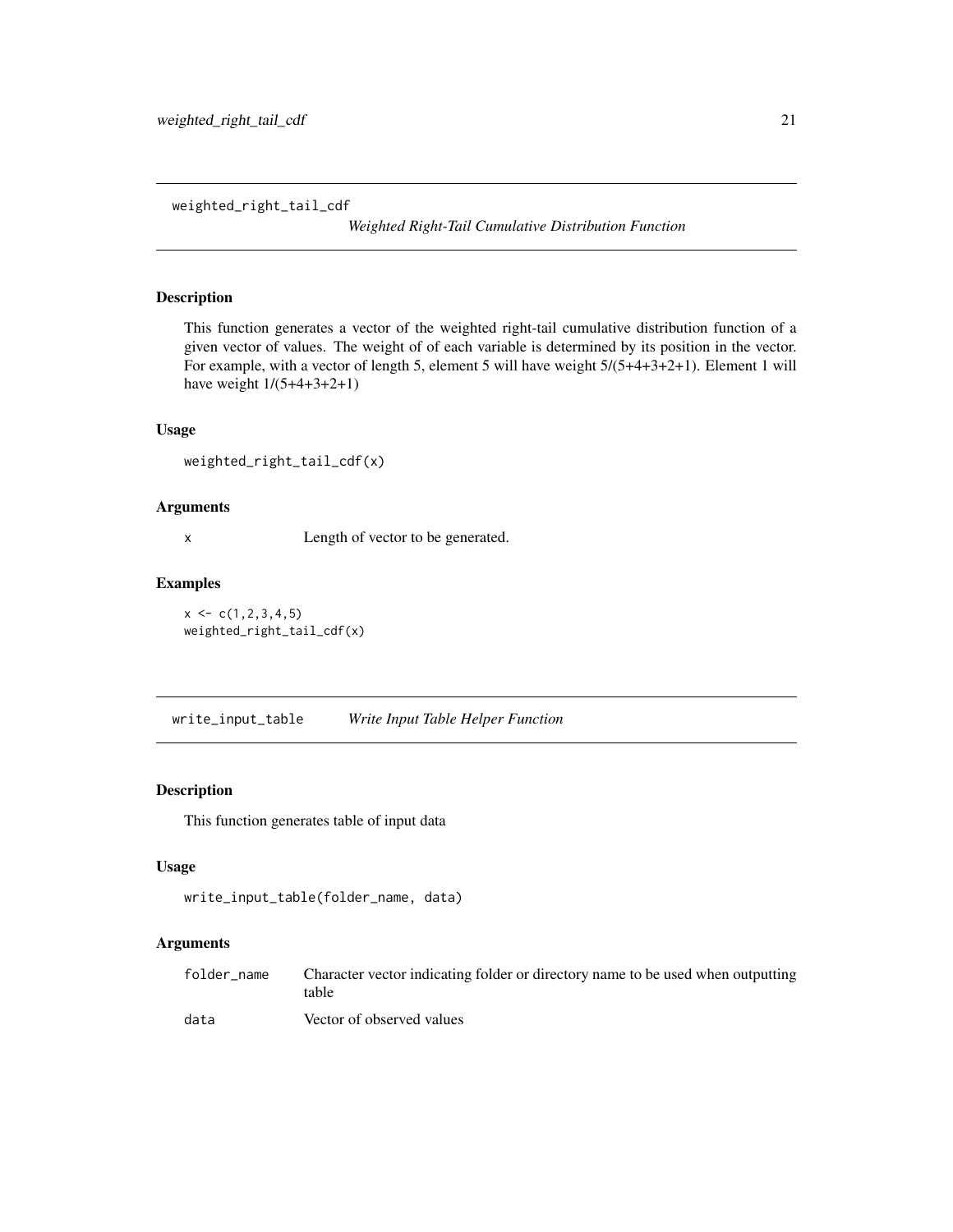<span id="page-21-0"></span>write\_parameter\_table *Write Parameter Table Helper Function*

### Description

This function generates table of optimized parameters

## Usage

```
write_parameter_table(parameter_df, folder_name, model_fn_name, RGHD_m = 0)
```
## Arguments

| parameter_df  | Data frame of optimized parameters and other model function values (p0, Psi,<br>etc)     |
|---------------|------------------------------------------------------------------------------------------|
| folder_name   | Character vector indicating folder or directory name to be used when outputting<br>table |
| model fn name | Character vector used to indicate name of model function used for optimization           |
| $RGHD_m$      | Int indicating m value of 2m-RGHD function if applicable                                 |

write\_summary\_table *Write Summary Table Helper Function*

## Description

This function generates summary statistics table of optimized parameters

## Usage

```
write_summary_table(parameter_df, folder_name, model_fn_name, RGHD_m = 0)
```

| parameter_df  | Data frame of optimized parameters and other model function values (p0, Psi,<br>etc)     |
|---------------|------------------------------------------------------------------------------------------|
| folder_name   | Character vector indicating folder or directory name to be used when outputting<br>table |
| model fn name | Character vector used to indicate name of model function used for optimization           |
| $RGHD_m$      | Int indicating m value of 2m-RGHD function if applicable                                 |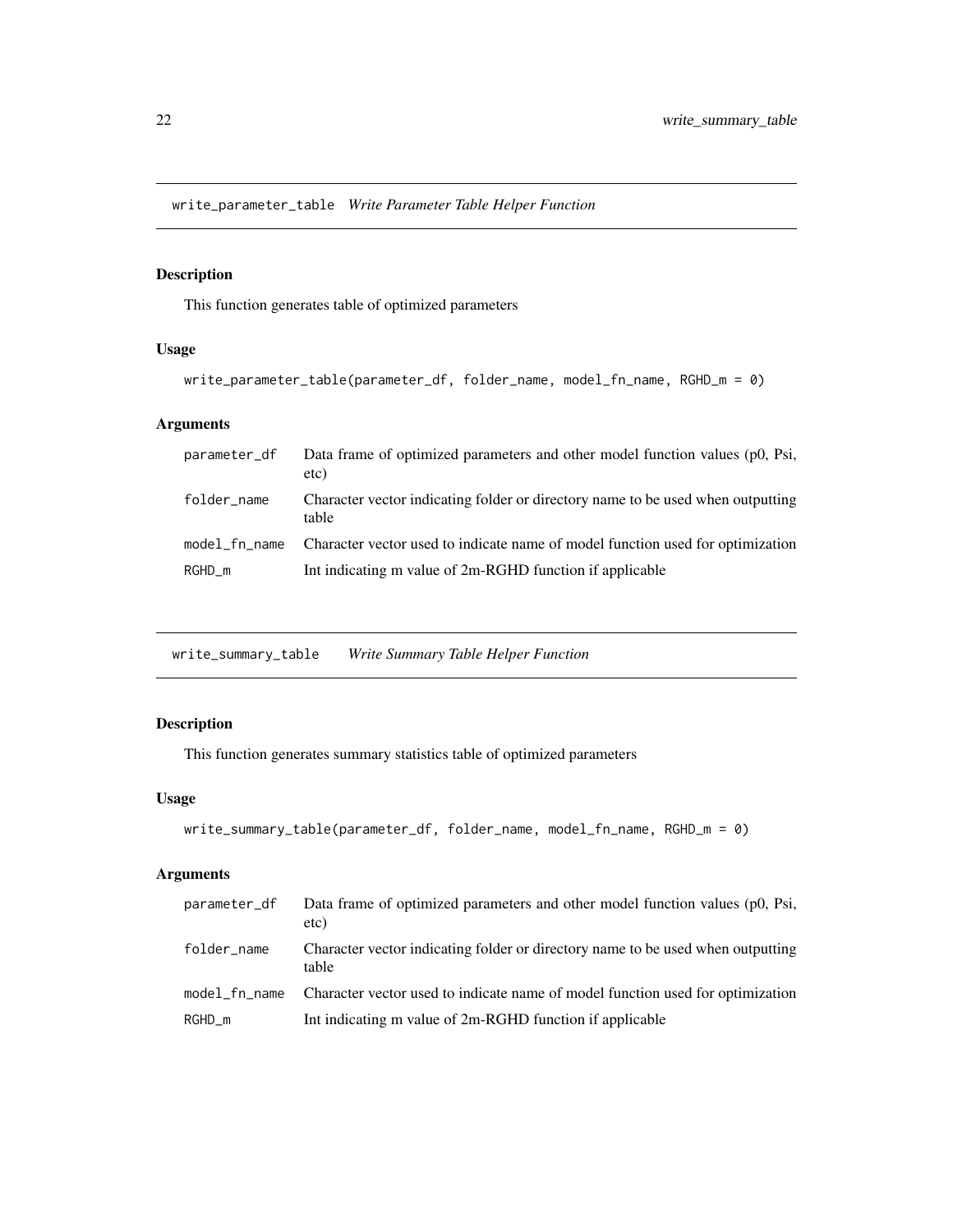<span id="page-22-0"></span>

This function generates a vector of n length of the Yule distribution with parameter rho.

## Usage

Yule(n, rho)

# Arguments

| n   | Length of vector to be generated.           |
|-----|---------------------------------------------|
| rho | Parameter of the Yule distribution function |

# Examples

Yule(100, 3)